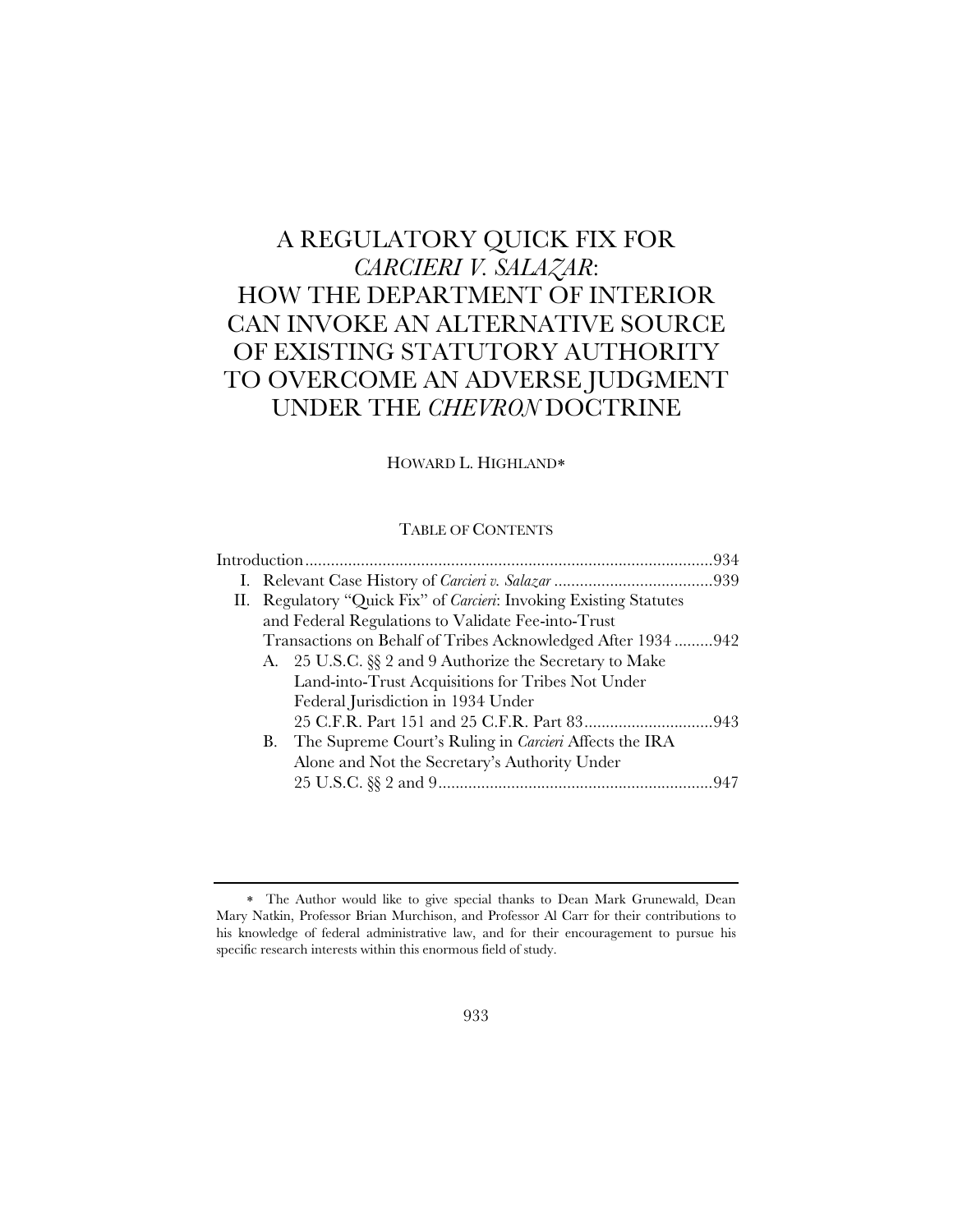| 934 | <i>ADMINISTRATIVE LAW REVIEW</i> | [63:4 |
|-----|----------------------------------|-------|
|     |                                  |       |

|  | 1. The Indian Canons of Construction Severely Restrict            |  |
|--|-------------------------------------------------------------------|--|
|  | Any Interpretation of 25 U.S.C. $\S 479$ as a Limit to the        |  |
|  | Secretary's Power to Promulgate Legislative                       |  |
|  |                                                                   |  |
|  | 2. Congressional Policy Prefers that the Secretary Have           |  |
|  | <b>Exclusive Authority to Acknowledge Previously</b>              |  |
|  | Unrecognized Tribes and Grant Them                                |  |
|  |                                                                   |  |
|  | III. Pandora's Box of Other Administrative Law Issues: Addressing |  |
|  | Concerns Arising from Chenery II, the Nondelegation Doctrine,     |  |
|  | and the Intersection of the Indian Canons of Construction with    |  |
|  |                                                                   |  |
|  |                                                                   |  |
|  | B. Problem Two: The Nondelegation Challenge to                    |  |
|  |                                                                   |  |
|  | C. Problem Three: Shedding Light on the Intersection of the       |  |
|  | Indian Canons of Construction and the <i>Chevron</i> Doctrine954  |  |
|  |                                                                   |  |
|  |                                                                   |  |

### **INTRODUCTION**

At the Solicitor's Indian Law Practitioner's Conference on March 3, 2011, Secretary of the Interior Ken Salazar reiterated his desire for a "legislative fix" for the Supreme Court opinion in *Carcieri v. Salazar*.1 In *Carcieri*, the Court interpreted the Indian Reorganization Act of 1934 (IRA)2 to effectuate a perverse distinction between Indian tribes under federal jurisdiction in June 1934 and Indian tribes whose relationship with the federal government was not established until after June 1934.3 Applying step one of the doctrine articulated in *Chevron U.S.A. Inc. v. Natural Resources Defense Council, Inc.*, which inquires "whether Congress has directly

<sup>1. 129</sup> S. Ct. 1058 (2009). Ken Salazar, Sec'y of the Interior, Address at the Solicitor's Indian Law Practitioner's Conference (Mar. 3, 2011); *see also* News Release, U.S. Dep't of the Interior, Secretary Salazar Welcomes American Indian Leaders to Second White House Tribal Nations Conference (Dec. 16, 2010), http://www.bia.gov/idc/groups/ public/documents/text/idc012558.pdf (calling the *Carcieri* decision "devastating").

<sup>2.</sup> Ch. 576, 48 Stat. 984 (1934) (codified as amended at 25 U.S.C. §§ 461–479 (2006)).

<sup>3</sup>*. See Carcieri*, 129 S. Ct. at 1069–70 (Breyer, J., concurring) ("[A] tribe may have been 'under Federal jurisdiction' in 1934 even though the Federal Government did not believe so at the time . . . [however,] nothing in the briefs . . . suggests the Narragansett Tribe could prevail . . . on grounds that implied a 1934 relationship between the tribe and Federal Government that could be described as jurisdictional.").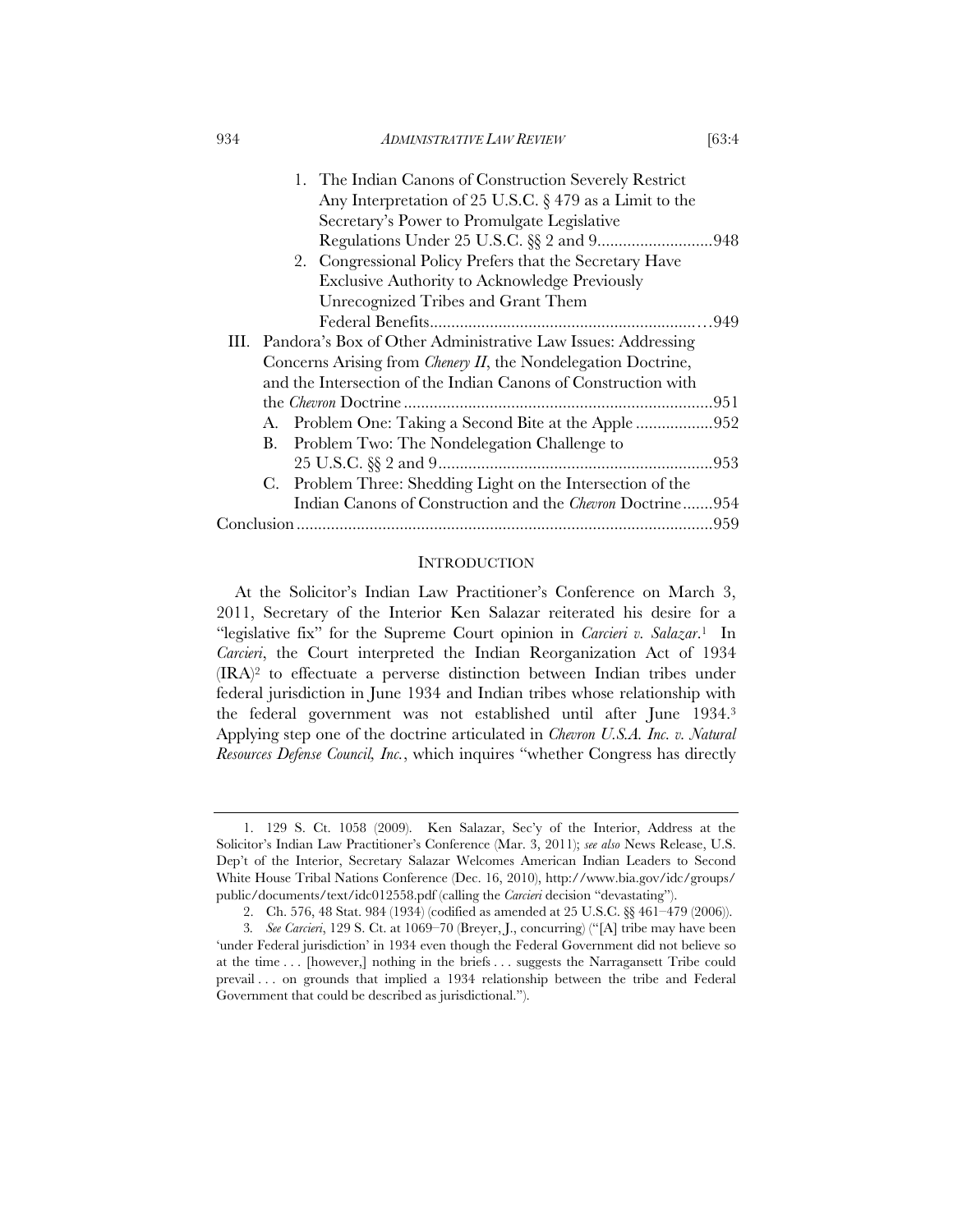spoken to the precise question at issue,"4 the majority opinion of Justice Thomas declared that "the term 'now under Federal jurisdiction' in [the IRA] unambiguously refers to those tribes that were under the federal jurisdiction of the United States when the IRA was enacted in 1934."5 As a result, § 5 of the IRA, codified at 25 U.S.C. § 465, only authorizes the Secretary of the Interior to "provid[e] land for Indians" whose tribe fits within the IRA's definition of an "Indian," codified at 25 U.S.C. § 479: "The term 'Indian' as used in this Act shall include all persons of Indian descent who are members of any *recognized Indian tribe now under Federal jurisdiction*."6 A cloud now hangs over any land-into-trust transactions that the Secretary has made for Indian tribes which were not federally recognized until after 1934, and which are now unable to prove that their "post-1934 recognition [was granted] on grounds that implied a 1934 relationship between the tribe and Federal Government that could be described as jurisdictional."7

The cries for a legislative fix began to pour out as soon as the *Carcieri*  decision was delivered.8 A slew of proposed reform bills have made their way into the public discussion of federal land-into-trust policies.9 And yet, because the Department of the Interior's land-into-trust acquisitions for Indian tribes are "not without passionate opposition,"10 Congress is wading slowly into this potentially explosive controversy.11 While Congress hesitates to fix *Carcieri*, the Secretary continues to contemplate whether to promulgate a new regulation to mitigate the decision's harshness. Unfortunately, "a proposed regulation being considered by the Obama

8*. See* Heidi McNeil Staudenmaier & Ruth K. Khalsa, *A Post-*Carcieri *Vocabulary Exercise: What if "Now" Really Means "Then"?* 1 UNLV GAMING L.J. 39, 53–66 (2010) (summarizing legislative proposals from the House Committee on Natural Resources hearing on April 1, 2009 and the Senate Committee on Indian Affairs hearing on May 21, 2009).

9*. See, e.g.*, G. William Rice, *The Indian Reorganization Act, The Declaration on the Rights of Indigenous Peoples, and a Proposed* Carcieri *"Fix": Updating the Trust Land Acquisition Process*, 45 IDAHO L. REV. 575, 594–619 (2009) (calling for the United States to become a leader in "implementation of human rights on a global scale" as it develops its legislative fix of *Carcieri*). *See generally* Amanda D. Hettler, Note, *Beyond a* Carcieri *Fix: The Need for Broader Reform of the Land-into-Trust Process of the Indian Reorganization Act of 1934*, 96 IOWA L. REV. 1377 (2011) (calling for Congress to take this opportunity to undertake fundamental legislative reforms to the land-into-trust process).

10. Hettler, *supra* note 9, at 1389.

11. *See* Staudenmaier & Khalsa, *supra* note 8, at 70.

<sup>4.</sup> Chevron U.S.A. Inc. v. Natural Res. Def. Council, Inc., 467 U.S. 837, 842 (1984)*.*

<sup>5</sup>*. Carcieri*, 129 S. Ct. at 1068.

<sup>6. 25</sup> U.S.C. §§ 465, 479 (emphasis added).

<sup>7</sup>*. Carcieri*, 129 S. Ct*.* at 1070 (Breyer, J., concurring).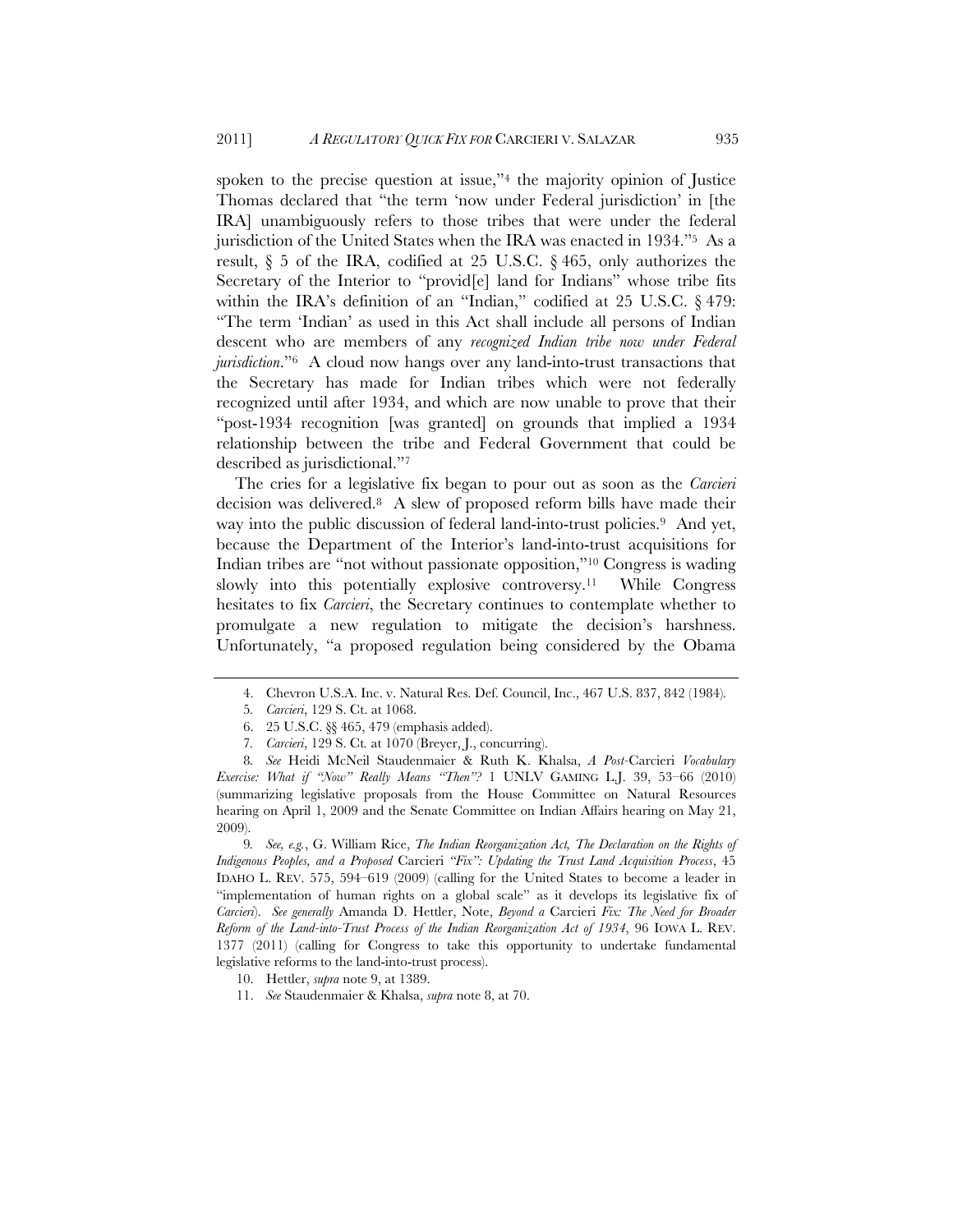administration . . . is generally disfavored by tribal leadership, owing largely to the perception that a regulatory fix will delay, or even halt, progress towards a legislative remedy, which is regarded as a more permanent measure."<sup>12</sup>

Unlike older proposals, which presume the need for new legislation or regulations to fix *Carcieri*, this Recent Development argues that existing statutes and regulations already authorize the Secretary to overcome the effects of *Carcieri*. Even though the IRA no longer authorizes the Secretary to take land into trust for Indian tribes not under federal jurisdiction in June 1934, the Secretary's fee-into-trust regulations under 25 C.F.R. Part 151 rest on several other pillars of statutory authority. 25 U.S.C. §§ 2 and 9 are the strongest alternative sources of statutory authority under which the Secretary may claim delegated authority for fee-into-trust acquisitions on behalf of Indian tribes not under federal jurisdiction in June 1934.13 The Supreme Court has already recognized that 25 U.S.C. §§ 2 and 9 vest the Secretary with the power to

formulat[e] policy and [to make] rules to fill any gap left, implicitly or explicitly, by Congress. In the area of Indian affairs, the Executive has long been empowered to promulgate rules and policies, and the power has been given explicitly to the Secretary and his delegates at the [Bureau of Indian Affairs (BIA)].<sup>14</sup>

Under the *Chevron* doctrine, 25 U.S.C. §§ 2 and 9 constitute an explicit delegation of authority to the Secretary to promulgate "legislative regulations [which] are given controlling weight unless they are arbitrary, capricious, or manifestly contrary to the statute."15 Such legislative regulations are thus entitled to the maximum amount of *Chevron* deference.

25 U.S.C. §§ 2 and 9 also form the statutory basis for 25 C.F.R. Part 83, which codifies the federal administrative process for the acknowledgment of Indian tribes previously lacking federal recognition.<sup>16</sup> Because 25 C.F.R. § 83.12(a) entitles acknowledged tribes "the privileges and immunities available to other federally recognized historic tribes," and renders them "eligible for the services and benefits from the Federal government that are available to other federally recognized tribes,"17 federal acknowledgment under 25 C.F.R. Part 83 ought to include the benefits available to tribes

<sup>12.</sup> *Id.* at 69 (footnote omitted).

<sup>13.</sup> 25 U.S.C. §§ 2, 9 (2006).

<sup>14.</sup> Morton v. Ruiz, 415 U.S. 199, 231 (1974) (footnotes omitted).

<sup>15.</sup> Chevron U.S.A. Inc. v. Natural Res. Def. Council, Inc., 467 U.S. 837, 844 (1984).

<sup>16. 25</sup> C.F.R. §§ 83.1–83.13 (2011).

<sup>17</sup>*. Id.* § 83.12.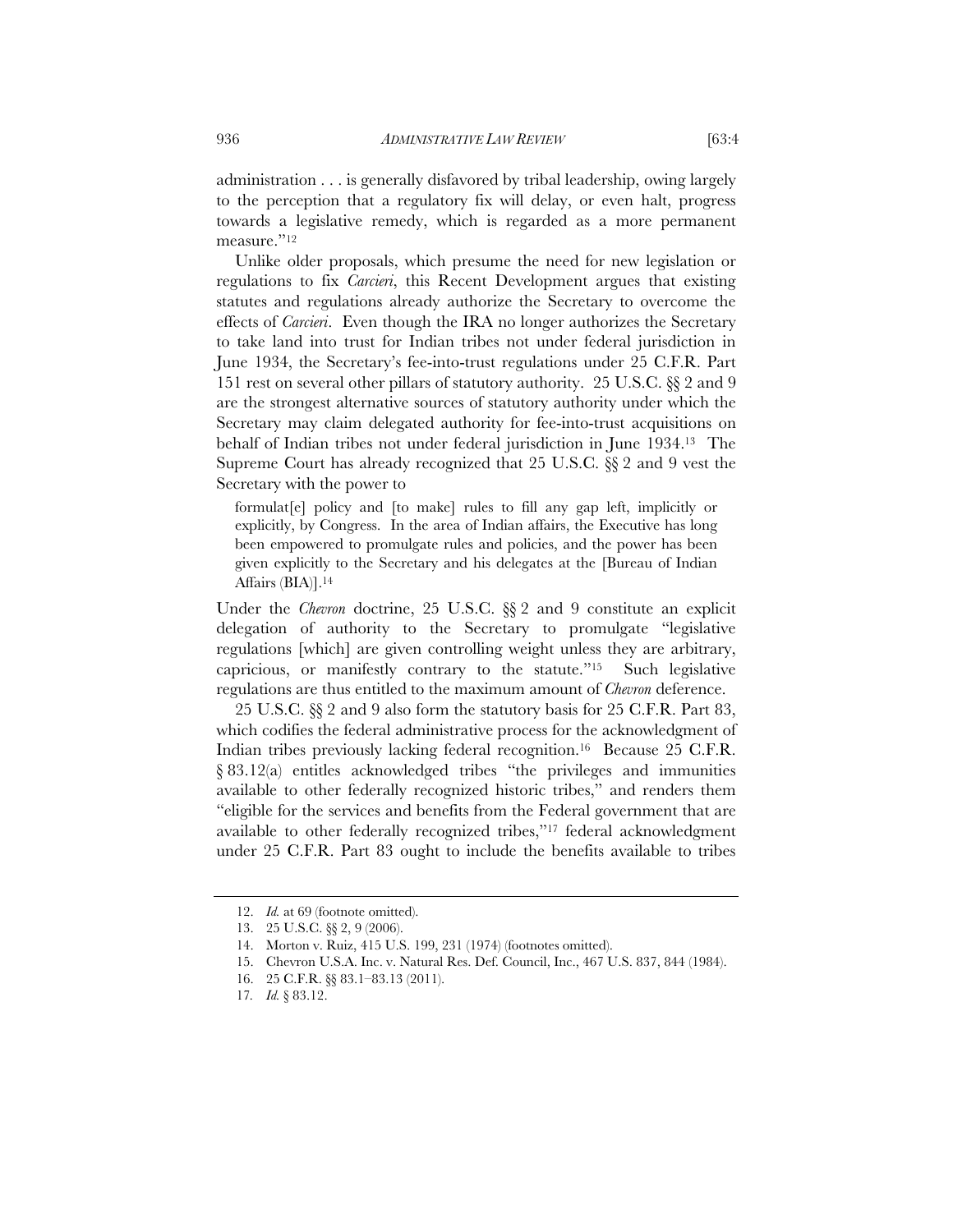under 25 C.F.R. Part 151. Accordingly, this Recent Development urges that the ruling in *Carcieri* does not prohibit the Secretary from asserting that he has always held statutory authority under 25 U.S.C. §§ 2 and 9 to transfer land into trust for Indian tribes acknowledged under 25 C.F.R. Part 83.18 Although not every tribe federally recognized after 1934 was given status under 25 C.F.R. Part 83,19 the regulatory quick fix proposed in this paper would minimize the devastating consequences of *Carcieri* while a legislative fix stalls in Congress.

This Recent Development is divided into three Parts. Part I outlines the case history of *Carcieri v. Salazar*, which is relevant to the proposed regulatory quick fix for *Carcieri*. Part II explains the legal reasoning behind the proposed *Carcieri* quick fix. Briefly restated, Congress expressly delegated authority under 25 U.S.C. §§ 2 and 9 for the Secretary to establish a process under 25 C.F.R. Part 83, which has brought many tribes not recognized in 1934 under federal jurisdiction, entitling them to receive any benefits and services which the IRA granted to tribes that were under federal jurisdiction in 1934 including land-into-trust transfers under 25 C.F.R. Part 151. Under the *Chevron* doctrine, the Secretary is owed the greatest amount of administrative deference possible when the Secretary invokes authority under 25 U.S.C. §§ 2 and 9. These statutory provisions are explicit delegations from Congress for the Secretary to promulgate legislative regulations, which are given "controlling weight unless they are arbitrary, capricious, or manifestly contrary to the statute."20 Nothing in *Carcieri* or in the IRA prevents the Secretary from exercising authority under 25 U.S.C. §§ 2 and 9 to make land-into-trust acquisitions under 25 C.F.R. Part 151 for tribes acknowledged under 25 C.F.R. Part 83.

Part III addresses three collateral issues within federal administrative law jurisprudence that the *Carcieri* quick fix raises. Part III.A anticipates that when an administrative agency offers an alternative justification to perform an action previously invalidated by a federal court, the agency must be prepared for the court's inevitable perception that such a rejustification is

<sup>18</sup>*. Cf.* SEC v. Chenery Corp. (*Chenery II*), 332 U.S. 194 (1947) (upholding the validity of an agency's ruling, which was previously declared ultra vires and subsequently re-justified based on the agency's legitimate authority).

<sup>19</sup>*. See, e.g.*, Staudenmaier & Khalsa, *supra* note 8, at 67 (summarizing the legal challenge facing Fond du Lac Band of Minnesota Chippewa Tribe Indians based on government allegations that, because their Constitution and Charter were approved in 1936 and 1937, respectively, the tribe lacks proof of earlier existence under federal jurisdiction as *Carcieri* requires).

<sup>20</sup>*. Chevron*, 467 U.S. at 844.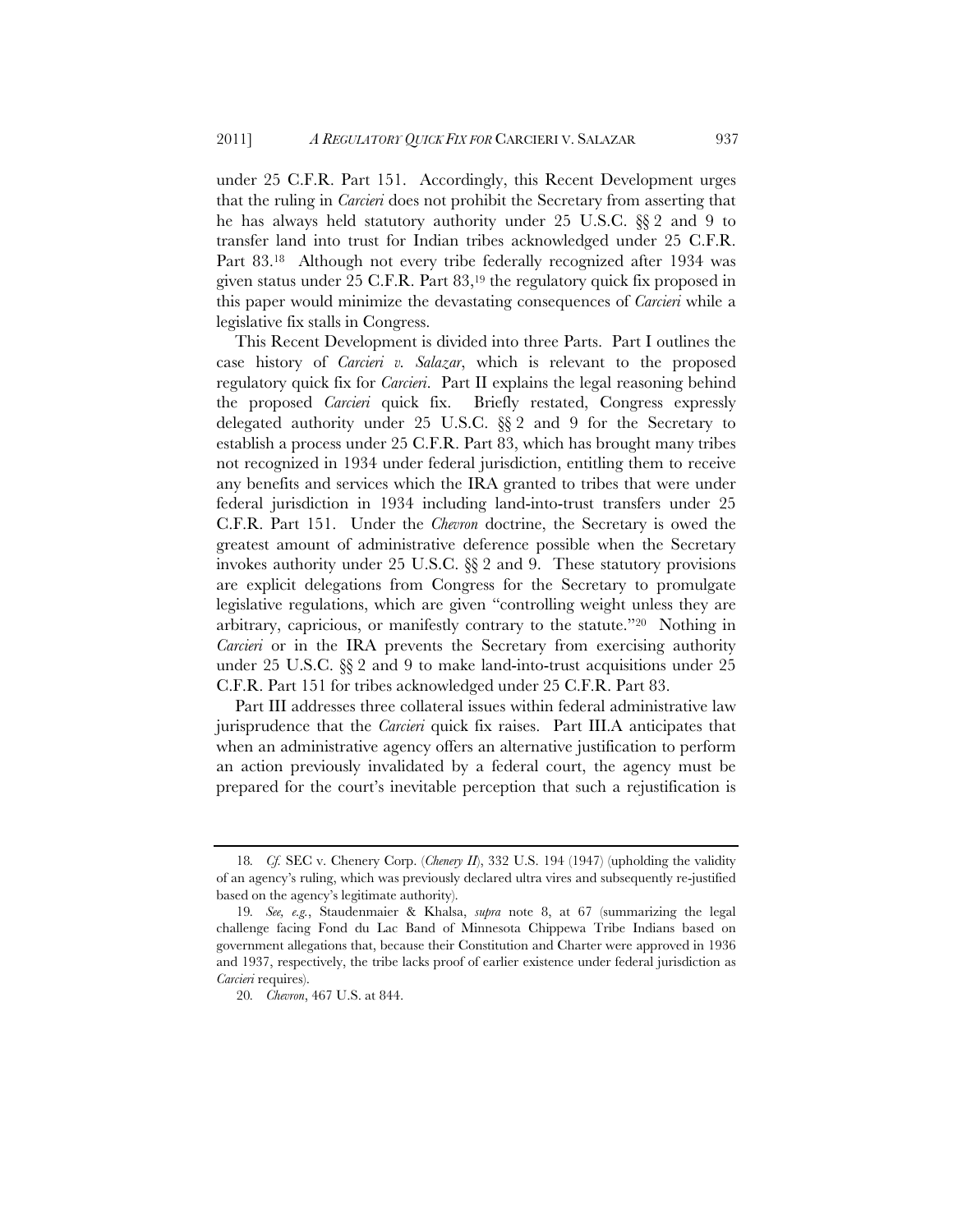"a '*post hoc* rationalization' and thus must be viewed critically."21 Secondly, the explicit delegation of power to the Secretary under 25 U.S.C. §§ 2 and 9 necessitates discussion in Part III.B concerning the constitutional authority of Congress to delegate its plenary power over Indian affairs almost entirely to a federal agency. As Part III.B indicates, even though the nondelegation doctrine arose in the early twentieth century to invalidate statutes as broadly phrased as 25 U.S.C. §§ 2 and 9, statutes directed toward Indian tribes are an exception to traditional nondelegation analysis. Since the nineteenth century, the "avowed solicitude of the Federal Government for the welfare of its Indian wards"22 has supplied an inherent intelligible principle to every statute directed toward Indian tribes. Furthermore, the Indian canons of construction, which "are rooted in the unique trust relationship between the United States and the Indians,"23 require that any "doubtful [statutory] expressions . . . are to be resolved in favor" of Indian tribes.24

Finally, Part III.C describes how the use of 25 U.S.C. §§ 2 and 9 in the proposed *Carcieri* quick fix sheds light on our understanding of the relationship between the *Chevron* doctrine and the Indian canons of construction. In response to the legitimate criticism that "competing versions of Step One [and] conflicting lines of cases [have made] the application of the *Chevron* doctrine . . . highly unpredictable,"25 Part III.C first re-conceptualizes *Chevron*'s two-step inquiry as a quasi-prudential doctrine.26 Step one preserves judicial use of the "traditional tools of statutory construction"—whatever those may be27—to discern "whether Congress has directly spoken to the precise question at issue";<sup>28</sup> whereas step two functions like a prudential doctrine, to the extent that the *Chevron* 

<sup>21.</sup> Citizens to Pres. Overton Park, Inc. v. Volpe, 401 U.S. 402, 420 (1971).

<sup>22.</sup> United States *ex rel.* Hualpai Indians of Ariz. v. Santa Fe Pac. R.R. Co., 314 U.S. 339, 354 (1941).

<sup>23.</sup> Cnty. of Oneida v. Oneida Indian Nation of N.Y., 470 U.S. 226, 247 (1985).

<sup>24.</sup> Choate v. Trapp, 224 U.S. 665, 675 (1912).

<sup>25.</sup> Jack M. Beermann, *End the Failed* Chevron *Experiment Now: How* Chevron *Has Failed and Why It Can and Should Be Overruled*, 42 CONN. L. REV. 779, 783 (2010).

<sup>26</sup>*. Cf.* Maureen B. Callahan, *Must Federal Courts Defer to Agency Interpretations of Statutes?: A New Doctrinal Basis for* Chevron U.S.A. v. Natural Resources Defense Council, 1991 WIS. L. REV. 1275 (making an argument for the prudential not mandatory nature of *Chevron*, and summarizing the view of a mandatory rule).

<sup>27</sup>*. See* Beermann, *supra* note 25, at 817–22 (examining four different perspectives on the permissible tools of statutory construction at *Chevron* step one: the "original directly spoken *Chevron*," the "traditional tools *Chevron*," the "plain meaning *Chevron*," and the "extraordinary cases *Chevron*").

<sup>28.</sup> Chevron U.S.A. Inc. v. Natural Res. Def. Council, Inc., 467 U.S. 837, 842 (1984).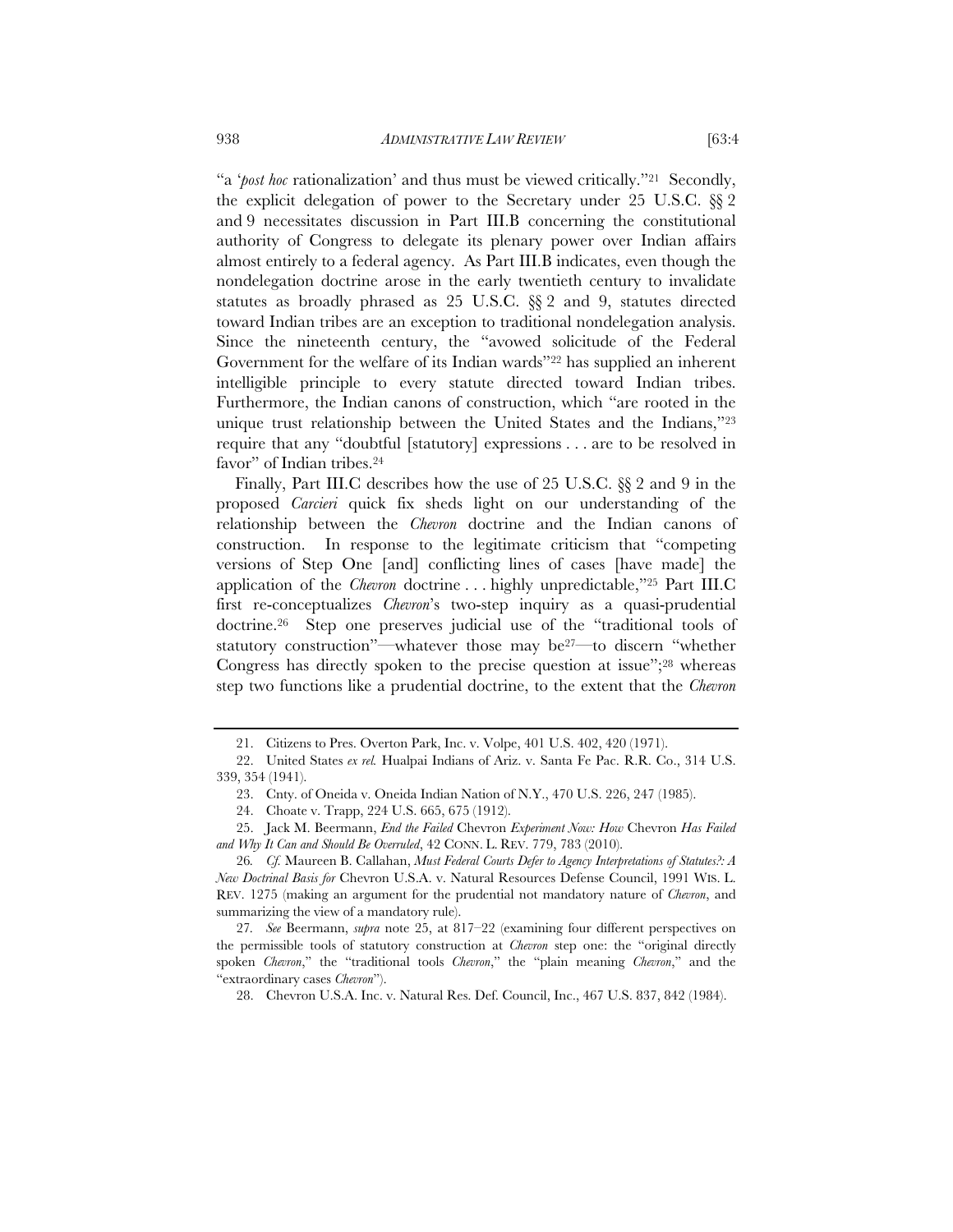doctrine obliges a federal court to defer to a reasonable administrative interpretation, and consequently narrows the range of justiciable challenges to a federal agency's statutory authority. Part III.C concludes that there can be no one-size-fits-all approach to the use of the Indian canons of construction when the *Chevron* doctrine applies. Even though the Indian canons of construction typically apply at *Chevron* step one alongside the "traditional tools of statutory construction,"29 a federal agency cannot dissociate itself from any fiduciary obligations of the United States to Indian tribes simply because it has convinced a federal court to proceed to *Chevron*  step two.

#### I. RELEVANT CASE HISTORY OF *CARCIERI V. SALAZAR*

The Narragansett Tribe formally entered into relations with the federal government of the United States in 1983, when the Secretary acknowledged the tribe under 25 C.F.R. Part 83.30 In 1991, the Narragansett purchased thirty-one acres of land in Rhode Island, which would become the center of controversy in the *Carcieri* litigation.31 When the Secretary agreed in 1998 to convert this thirty-one acre parcel into federal land held in trust for the Narragansett under  $\S 5$  of the IRA,<sup>32</sup> the State of Rhode Island, Governor Donald L. Carcieri, and the Town of Charlestown, Rhode Island challenged the taking in federal court, on the grounds that the Secretary exceeded her statutory authority under the IRA.33

At trial and on appeal, the Secretary defended her authority to acquire land on behalf of the Narragansett under 25 U.S.C. § 465.34 In reply, Rhode Island specifically countered that 25 U.S.C. § 465 cannot apply to

<sup>29</sup>*. Id.* at 843 n.9.

<sup>30.</sup> Final Determination for Federal Acknowledgement of Narragansett Indian Tribe of Rhode Island, 48 Fed. Reg. 6177 (Feb. 2, 1983).

<sup>31.</sup> *See* Brief for Petitioner Donald L. Carcieri at 9, Carcieri v. Salazar, 129 S. Ct. 1058 (2009) (No. 07-526).

<sup>32</sup>*. See id.* at 10.

<sup>33</sup>*. See id.* The other issues raised by the plaintiffs both in trial and on appeal were ultimately not dispositive to the outcome of the case.

<sup>34.</sup> Under 25 U.S.C. § 465 (2006):

The Secretary of the Interior is authorized, in his discretion, to acquire, through purchase, relinquishment, gift, exchange, or assignment, any interest in lands, water rights, or surface rights to lands, within or without existing reservations, including trust or otherwise restricted allotments, whether the allottee be living or deceased, for the purpose of providing land for Indians.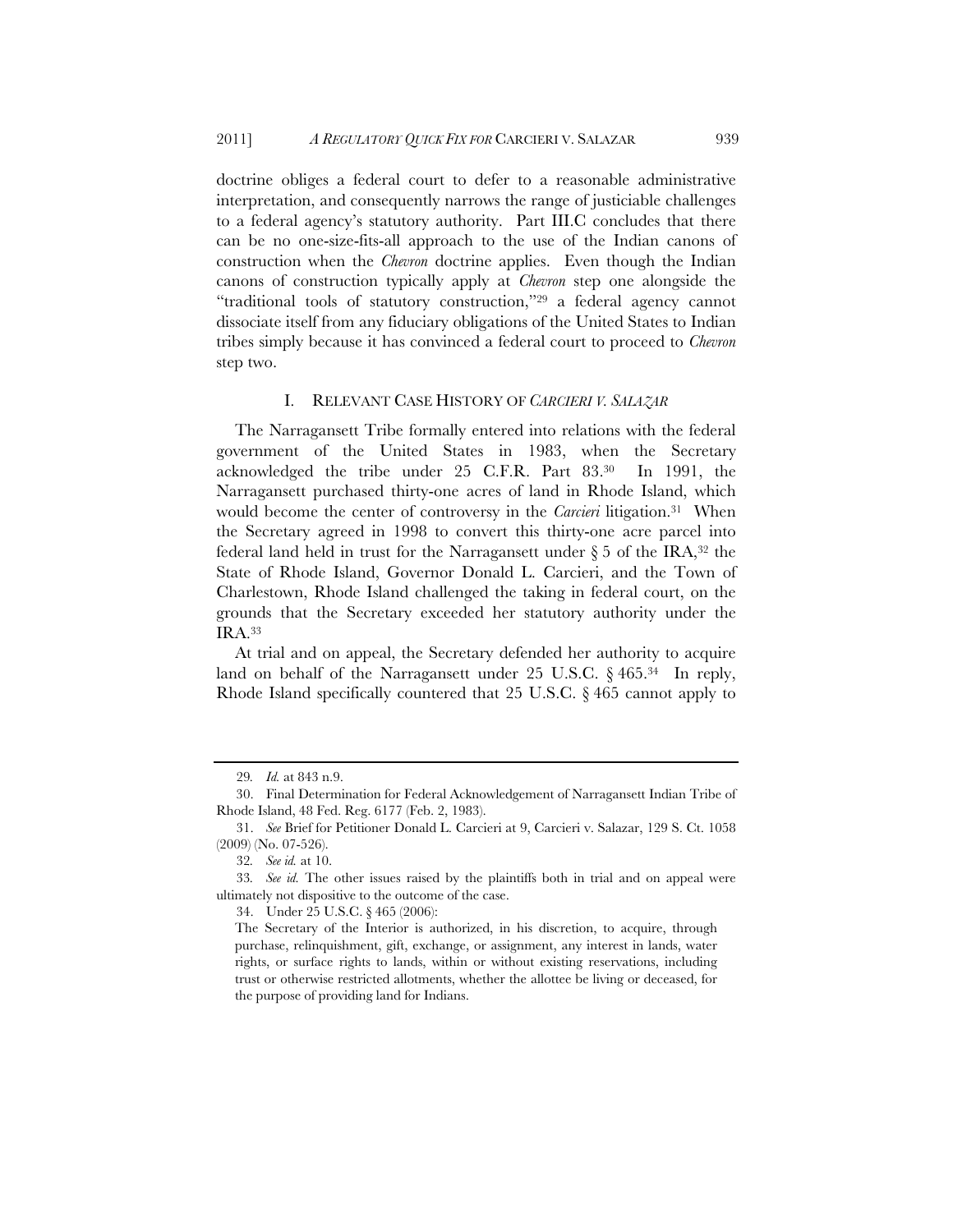the Narragansett because the definition of *Indian* under 25 U.S.C. § 479 prevents the application of the IRA to tribes not recognized in June 1934:

The term "Indian" as used in this Act shall include all persons of Indian descent who are members of *any recognized Indian tribe now under Federal jurisdiction*, and all persons who are descendants of such members who were, on June 1, 1934, residing within the present boundaries of any Indian reservation . . . .35

The Secretary rejoined that her interpretation of 25 U.S.C. § 479 was owed deference under *Chevron* step two, which mandates that when "the legislative delegation to an agency on a particular question is implicit . . . a court may not substitute its own construction of a statutory provision for a reasonable interpretation made by the administrator of an agency."36 With respect to the phrase "any recognized Indian tribe now under Federal jurisdiction," the Secretary asserted that "'now' can mean either at the time of a statute's enactment or at the time of its application."37 The Secretary thus claimed an implicit delegation to place land into trust for the Narragansett under 25 U.S.C. § 465. Rhode Island, however, reiterated that the case ought to be disposed at *Chevron* step one on grounds that "Congress has directly spoken to the precise question at issue,"38 and unambiguously intended the term *now* in 25 U.S.C. § 479 to refer to the date that the IRA was enacted in 1934.39

The U.S. District Court for Rhode Island and the U.S. Court of Appeals for the First Circuit upheld the Secretary's taking of the thirty-one acre parcel into trust on behalf of the Narragansett.<sup>40</sup> Citing *Chevron*, the First Circuit deferred to the Secretary's interpretation of 25 U.S.C. § 479 as a reasonable construction of an ambiguous term.<sup>41</sup> The Supreme Court, however, reversed the First Circuit. Writing for the majority, Justice

<sup>35. 25</sup> U.S.C. § 479 (emphasis added).

<sup>36.</sup> Chevron U.S.A. Inc. v. Natural Res. Def. Council, Inc., 467 U.S. 837, 844 (1984).

<sup>37.</sup> Brief for Respondents at 14, Carcieri v. Salazar, 129 S. Ct. 1058 (2009) (No. 07-

<sup>526).</sup> 

<sup>38</sup>*. Chevron*, 467 U.S. at 842.

<sup>39</sup>*. See* Brief for Petitioner Donald L. Carcieri at 17–29, Carcieri v. Salazar, 129 S. Ct. 1058 (2009) (No. 07-526) (arguing that Congress intentionally chose to bind the authority of the Secretary through its choice of words).

<sup>40.</sup> Carcieri v. Norton, 290 F. Supp. 2d 167 (D.R.I. 2003), *aff'd sub nom.* Carcieri v. Kempthorne, 497 F.3d 15 (1st Cir*.* 2007) (en banc), *rev'd sub nom.* Carcieri v. Salazar, 129 S. Ct. 1058 (2009).

<sup>41</sup>*. See Kempthorne*, 497 F.3d at 22 (concluding that the Secretary's interpretation is entitled to deference under the *Chevron* doctrine because the Secretary's position has not been inconsistent or arbitrary).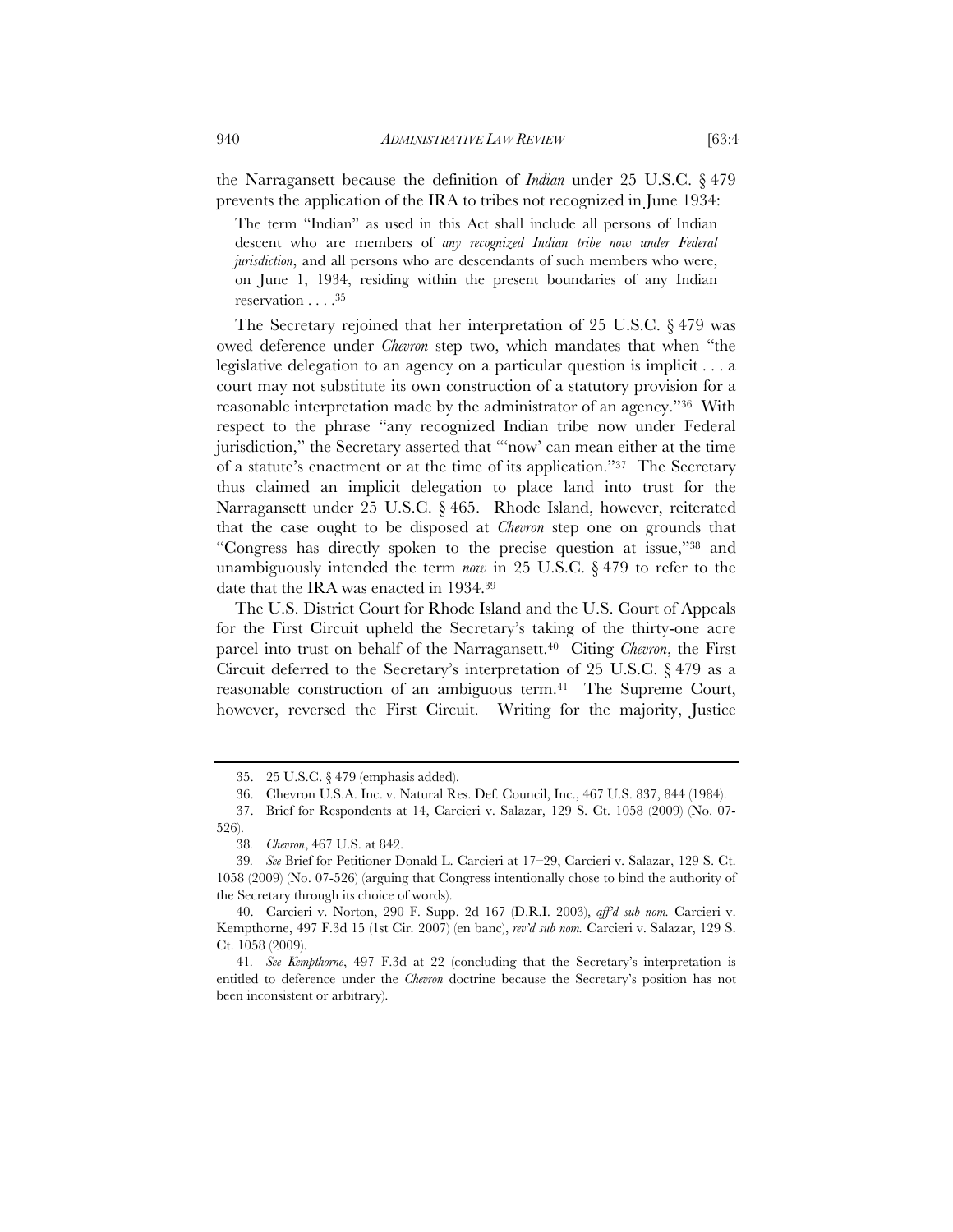Thomas held that "the term 'now under Federal jurisdiction' in § 479 unambiguously refers to those tribes that were under the federal jurisdiction of the United States when the IRA was enacted in 1934."42 Justices Stevens, Souter, and Ginsburg dissented. The most notable point of dissent was raised by Justice Souter, who urged a remand for reconsideration of an issue not raised previously:

The disposition of the case turns on the construction of the language from 25 U.S.C. § 479, "any recognized Indian tribe now under Federal jurisdiction." Nothing in the majority opinion forecloses the possibility that the two concepts, recognition and jurisdiction, may be given separate content.43

Accordingly, Justices Souter and Ginsburg voted to remand the case and afford "the Secretary and the Narragansett Tribe an opportunity to advocate a construction of the 'jurisdiction' phrase that might favor their position here."44 As Justice Breyer's concurring opinion noted, "The statute, after all, imposes no time limit upon recognition."45 The majority and a concurring Justice Breyer, however, believed that the evidence on the record demonstrated that the Narragansett, which did not receive federal acknowledgment until 1983,46 were expressly excluded from federal jurisdiction in 1934.47

In response to the Supreme Court decision in *Carcieri*, the Secretary has asked Congress to enact corrective legislation of the Supreme Court majority's ruling. Although both houses of Congress were quick to hold hearings in 2009 to discuss their options to "fix" *Carcieri*,<sup>48</sup> more than two years have passed without congressional action. No legislative fix appears imminent, especially since members of Congress intend to consider "the views of the states, counties and cities who advanced this case all the way to

48*. See* Staudenmaier & Khalsa, *supra* note 8, at 53–66 (providing a summary of the House and Senate hearings triggered by the *Carcieri* decision).

<sup>42</sup>*. Carcieri*, 129 S. Ct. at 1068.

<sup>43</sup>*. Id.* at 1071 (Souter, J., concurring in part and dissenting in part).

<sup>44</sup>*. Id.*

<sup>45</sup>*. Id.* at 1070 (Breyer, J., concurring).

<sup>46</sup>*. See* Final Determination for Federal Acknowledgement of Narragansett Indian Tribe of Rhode Island, 48 Fed. Reg. 6177, 6178 (Feb. 2, 1983) (announcing formal acknowledgement of the Narragansett Tribe).

<sup>47</sup>*. See Carcieri*, 129 S. Ct. at 1068 (holding that the Narragansett Tribe was not included in the statute in 1934 upon further construction). Breyer concurred with the majority, rather than joining the dissent in urging a remand for consideration of this issue, on grounds that "both the State and Federal Government considered the Narragansett Tribe as under *state*, but not under *federal*, jurisdiction in 1934." *Id.* at 1070–71 (Breyer, J., concurring).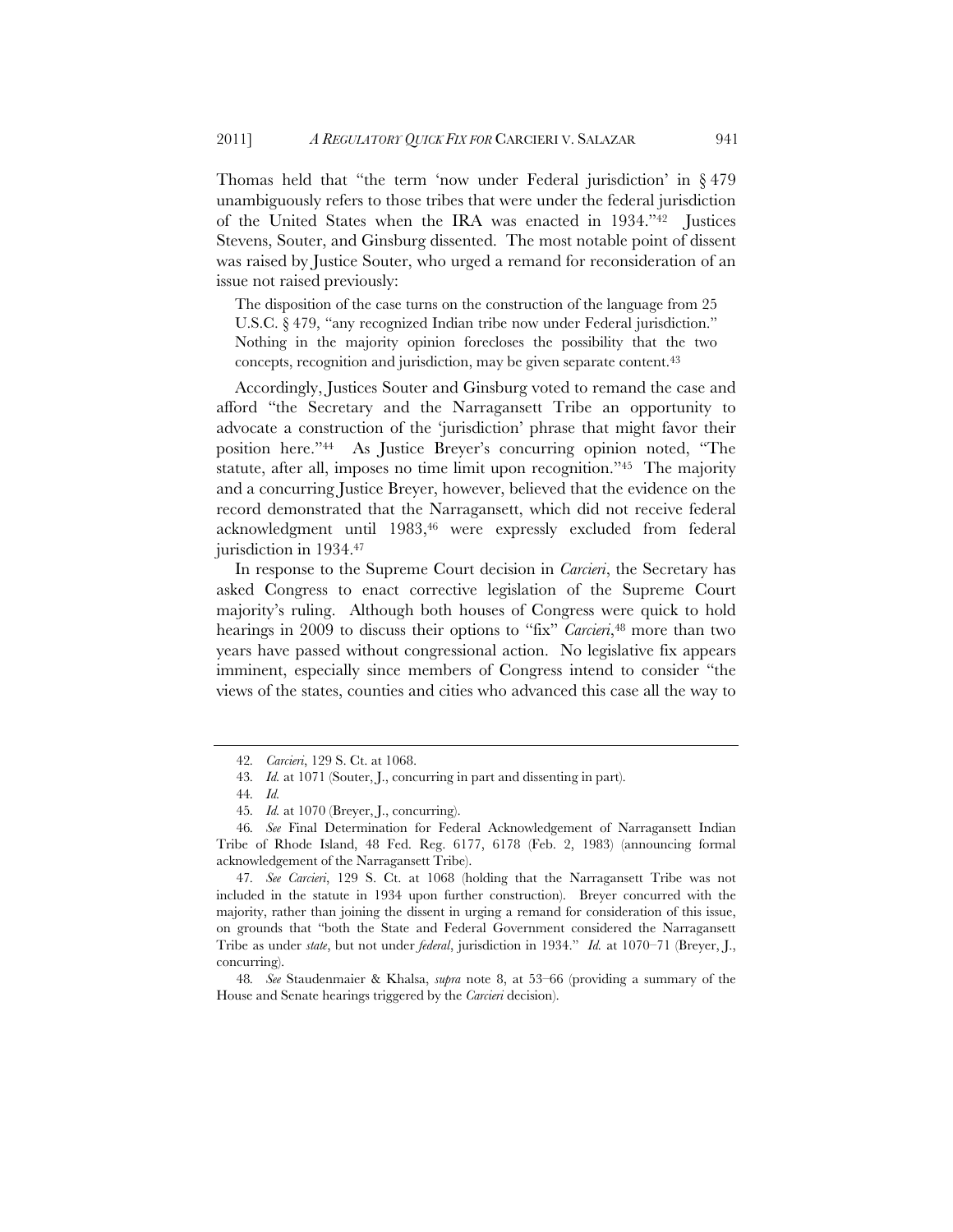the United States Supreme Court where their legal arguments prevailed."49 In the meantime, the Department has contemplated whether to promulgate a new regulation addressing the decision in *Carcieri*. Such a resolution is generally disfavored, however, as it could delay (and perhaps even diminish) the possibility of a more permanent legislative solution.50 As none of the available options for new legislation or regulations appear to be forthcoming, Part II of this Recent Development will expound how the Secretary might overcome the consequences of *Carcieri* without having to wait either for an Act of Congress or for public comments on proposed regulatory reforms.

# II. REGULATORY "QUICK FIX" OF *CARCIERI*: INVOKING EXISTING STATUTES AND FEDERAL REGULATIONS TO VALIDATE FEE-INTO-TRUST TRANSACTIONS ON BEHALF OF TRIBES ACKNOWLEDGED AFTER 1934

Even though the Secretary may no longer claim authority under the IRA to purchase land for tribes that were not under federal jurisdiction in 1934, the Department's regulations for land-into-trust acquisitions on behalf of tribes, codified at 25 C.F.R Part 151,<sup>51</sup> are authorized under numerous statutes. Accordingly, the Secretary can rely on existing statutory authority other than the IRA to legitimize land-into-trust transactions for tribes not under federal jurisdiction in 1934. The *Carcieri* quick fix would enable the Secretary to immediately defend his power to convert land-into-trust for tribes excluded from the IRA without any need to promulgate new regulations or to await corrective legislation.

Among the statutes which undergird 25 C.F.R. Part 151, 25 U.S.C. §§ 2 and 9 offer the strongest authority for the Secretary to convert fee-into-trust for tribes not under federal jurisdiction "when the IRA was enacted in 1934."52 According to the *Chevron* doctrine, 25 U.S.C. §§ 2 and 9 have been classified as "an express delegation of authority to the agency to elucidate . . . legislative regulations [which] are given controlling weight unless they are arbitrary, capricious, or manifestly contrary to the

<sup>49</sup>*. Id.* at 70 (quoting *To Amend the Act of June 18, 1934, to Reaffirm the Authority of the Secretary of the Interior to Take Land into Trust for Indian Tribes: Hearing on H.R. 3697 and H.R. 3742 Before the H. Comm. on Natural Res.*, 111th Cong. 3 (2009) (statement of Rep. Doc Hastings, Ranking Republican Member, H. Comm. on Natural Res.)).

<sup>50</sup>*. See id.* at 69 (summarizing the tribal position in the wake of *Carcieri*).

<sup>51. 25</sup> C.F.R. §§ 151.1–151.8 (2011).

<sup>52</sup>*. Carcieri*, 129 S. Ct. at 1068; *see also* 25 U.S.C. §§ 2, 9 (2006).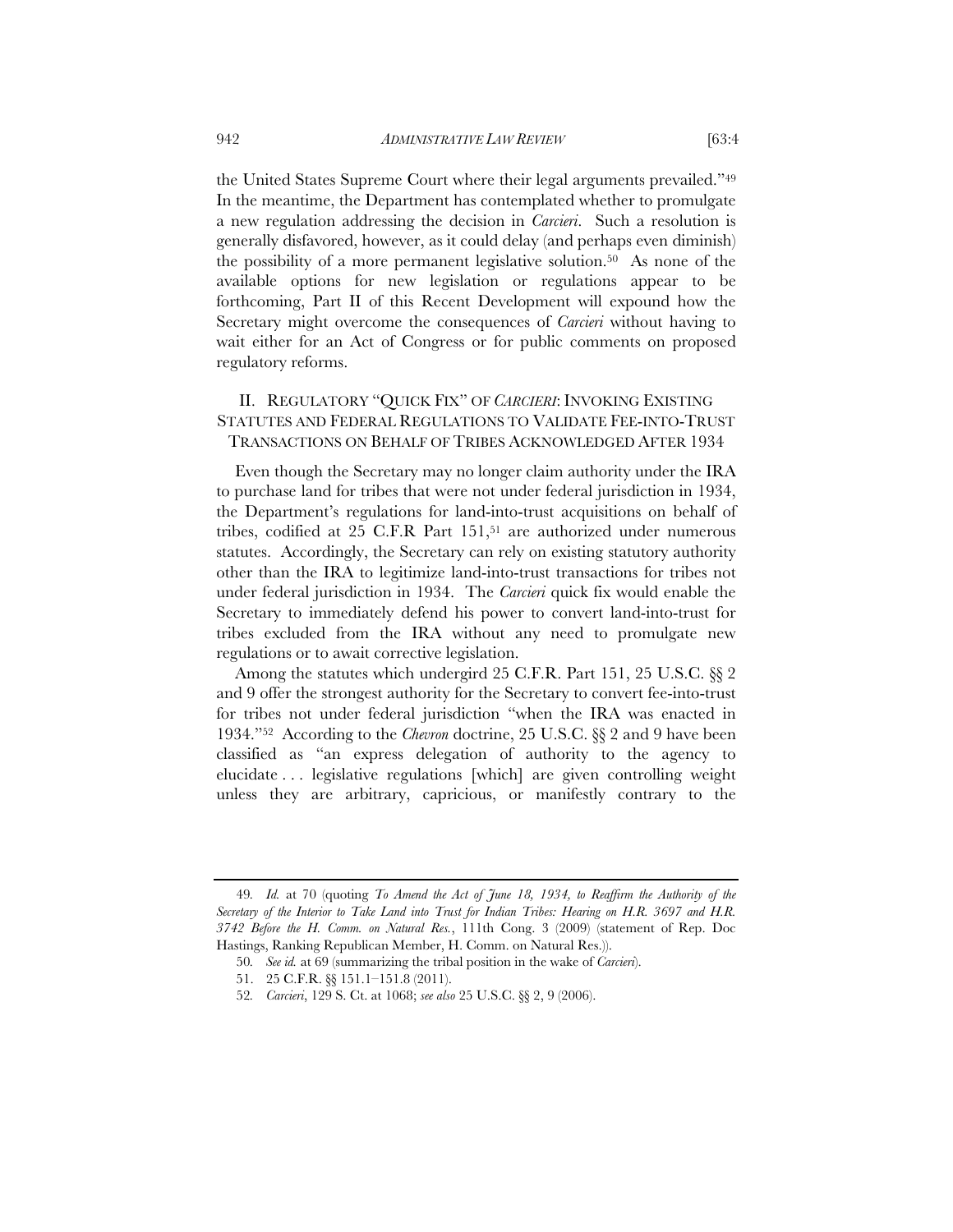statute."53 Furthermore, 25 U.S.C. §§ 2 and 9 also undergird 25 C.F.R. Part 83, which enables the Secretary to grant federal acknowledgment to previously unrecognized tribes. 25 C.F.R. Part 83 specifically entitles tribes that obtain acknowledgment under the federal administrative process "to the privileges and immunities available to other federally recognized historic tribes," and renders them "eligible for the services and benefits from the Federal government that are available to other federally recognized tribes."54

The question arises whether the interpretation of 25 U.S.C. § 479 in *Carcieri* operates to restrict the Secretary from extending such "services and benefits" to tribes acknowledged under 25 C.F.R. Part 83. Conspicuously, the Indian canons of construction make it difficult for the federal Judiciary to interpret 25 U.S.C. § 479 as an unambiguous limitation upon the Secretary's authority under 25 U.S.C. §§ 2 and 9 to extend the benefits of 25 C.F.R. Part 151 to tribes acknowledged under 25 C.F.R. Part 83. Quite the opposite, since Congress ended the federal tradition of treaty making with Indian tribes in 1871, Congress has continued to diminish its role in the establishment of government-to-government relationships between the United States and newly recognized Indian tribes. Since the Department promulgated 25 C.F.R. Part 83 in 1978, Congress has routinely avoided recognition bills for previously unrecognized tribes and emphasized its preference that the Department alone handle the federal acknowledgment process for unrecognized tribes under 25 C.F.R. Part 83, pursuant to 25 U.S.C. §§ 2 and 9.55

# *A. 25 U.S.C. §§ 2 and 9 Authorize the Secretary to Make Land-into-Trust Acquisitions for Tribes Not Under Federal Jurisdiction in 1934 Under 25 C.F.R. Part 151 and 25 C.F.R. Part 83*

Enacted in 1832, 25 U.S.C. § 2 vests the Secretary with the plenary power to regulate Indian tribes:

 <sup>53.</sup> Chevron U.S.A. Inc. v. Natural Res. Def. Council, Inc., 467 U.S. 837, 843–44 (1984); *see also* Morton v. Ruiz, 415 U.S. 199, 231 (1974) (announcing the principle that the "power of an administrative agency to administer a congressionally created and funded program necessarily requires the formulation of policy and the making of rules to fill any gap left, implicitly or explicitly, by Congress. In the area of Indian affairs, the Executive has long been empowered to promulgate rules and policies, and the power has been given explicitly to the Secretary and his delegates at the BIA." (citing 25 U.S.C. §§ 2, 9)).

<sup>54. 25</sup> C.F.R. § 83.12(a).

<sup>55</sup>*. See* discussion *infra* Part II.B.2.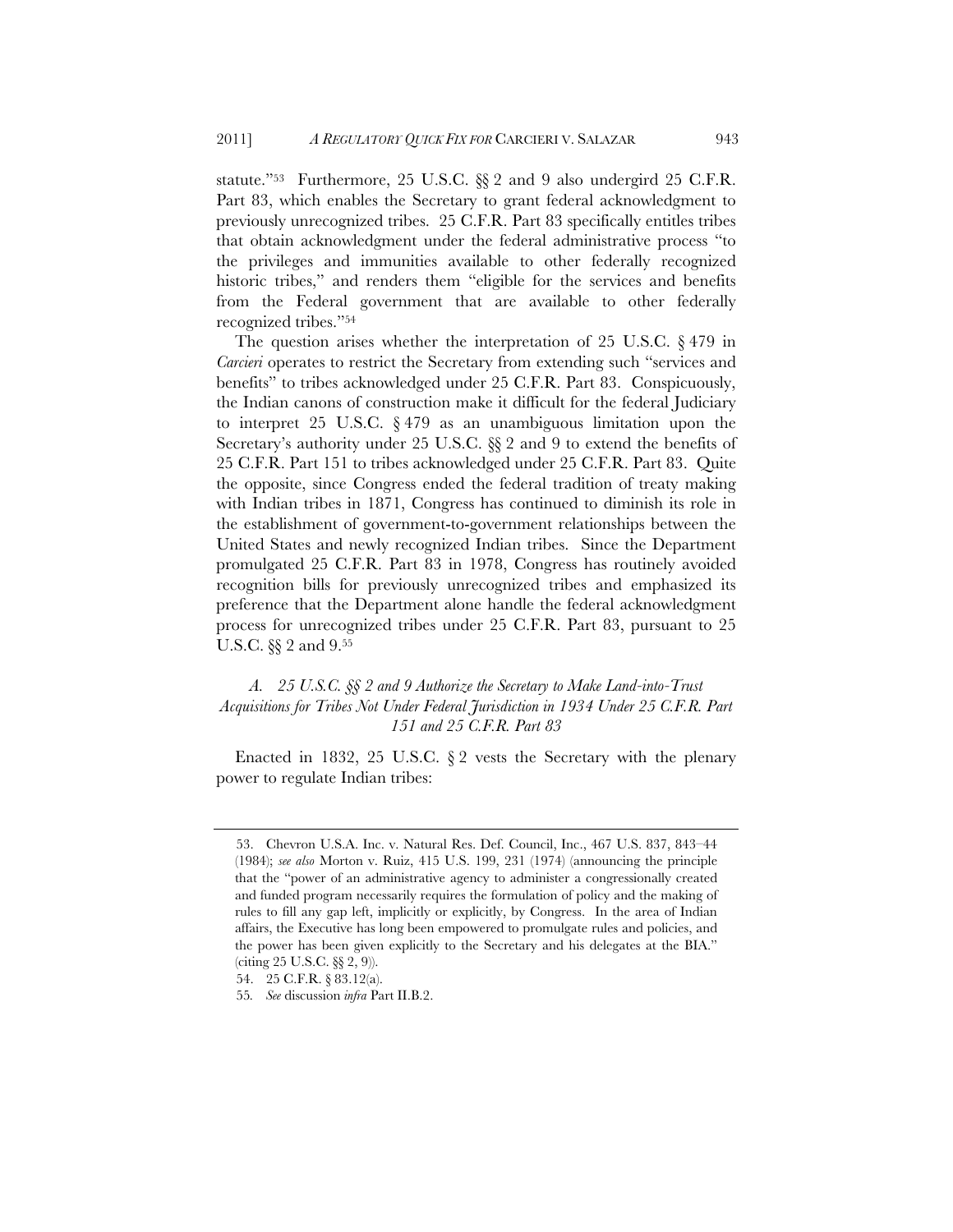### 944 *ADMINISTRATIVE LAW REVIEW* [63:4

The Commissioner of Indian Affairs shall, under the direction of the Secretary of the Interior, and agreeably to such regulations as the President may prescribe, have the management of all Indian affairs and of all matters arising out of Indian relations.56

25 U.S.C. § 9, enacted in 1834, further empowers the Executive to have the widest latitude in administering statutes relating to Indian affairs:

The President may prescribe such regulations as he may think fit for carrying into effect the various provisions of any act relating to Indian affairs, and for the settlement of the accounts of Indian affairs.<sup>57</sup>

The symbiotic relationship between 25 U.S.C. §§ 2 and 9 forms the quintessential legislative gap *explicitly* left by Congress for a federal agency to fill. In *Morton v. Ruiz*, the Court first recognized that:

The power of an administrative agency to administer a congressionally created and funded program necessarily requires the formulation of policy and the making of rules to fill any gap left, implicitly or explicitly, by Congress. In the area of Indian affairs, the Executive has long been empowered to promulgate rules and policies [under 25 U.S.C. § 9], and the power has been given explicitly to the Secretary and his delegates at the BIA [under 25 U.S.C. § 2].58

Whenever 25 U.S.C. §§ 2 and 9 supply the Secretary's statutory authority to perform an action, the holding in *Morton v. Ruiz* compels the federal Judiciary to afford the Secretary the maximum amount of deference possible under the *Chevron* doctrine. In fact, Justice Stevens's opinion in *Chevron* incorporates the reasoning of *Morton v. Ruiz* directly into its explanation of when deference is owed at step two:

[I]f the statute is silent or ambiguous with respect to the specific issue, the question for the court is whether the agency's answer is based on a permissible construction of the statute.

*"The power of an administrative agency to administer a congressionally created . . . program necessarily requires the formulation of policy and the making of rules to fill any gap left, implicitly or explicitly, by Congress."* If Congress has explicitly left a gap for the agency to fill, there is an express delegation of authority to the agency to elucidate a specific provision of the statute by regulation. Such legislative regulations are given controlling weight unless they are arbitrary, capricious, or manifestly contrary to the statute. Sometimes the legislative delegation to an agency on a particular question is implicit rather than explicit. In such a

<sup>56. 25</sup> U.S.C. § 2; *see* Act of July 9, 1832, ch. 174, § 1, 4 Stat. 564, 564.

<sup>57. 25</sup> U.S.C. § 9; *see* Act of June 30, 1834, ch. 162, § 17, 4 Stat. 735, 738.

<sup>58</sup>*. Ruiz*, 415 U.S. at 231–32 & nn.25–26 (1974).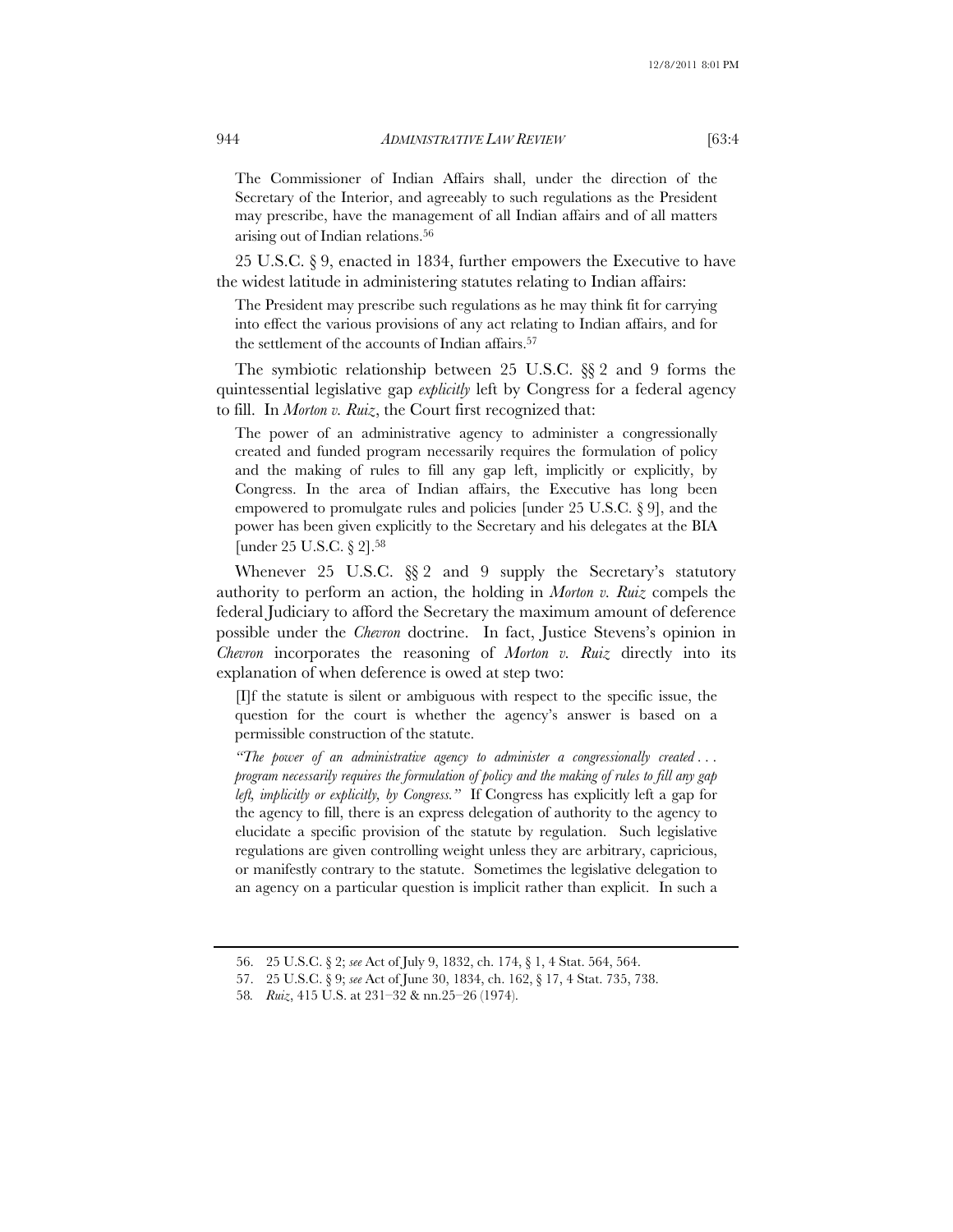case, a court may not substitute its own construction of a statutory provision for a reasonable interpretation made by the administrator of an agency.59

The Supreme Court has recognized that the combination of 25 U.S.C. §§ 2 and 9 reflects the intent of Congress: "In the area of Indian affairs, the Executive has long been empowered to promulgate rules and policies, and the power has been given *explicitly* to the Secretary and his delegates at the BIA."60 Under the *Chevron* framework, 25 U.S.C. §§ 2 and 9 amount to an explicit delegation to the Secretary of the power to promulgate legislative regulations, which are entitled to the maximum amount of deference: "If Congress has explicitly left a gap for the agency to fill . . . [s]uch legislative regulations are given controlling weight unless they are arbitrary, capricious, or manifestly contrary to the statute."61

25 C.F.R. Part 151, which regulates the Secretary's "acquisition of land by the United States in trust status for individual Indians and tribes,"62 was promulgated under numerous statutes, including 25 U.S.C. §§ 2 and 9. Although the Secretary failed in *Carcieri* to persuade the Supreme Court that the IRA implicitly authorized use of 25 C.F.R. Part 151 for the Narragansett, nothing in the *Carcieri* majority opinion prevents the Secretary from alternatively claiming that 25 U.S.C. §§ 2 and 9 explicitly left a gap for the Secretary to apply 25 C.F.R. Part 151 to place land into trust for the Narragansett. In *Carcieri*, the question was strictly limited to "[w]hether the Indian Reorganization Act authorizes the Secretary of the Interior to take land into trust on behalf of an Indian tribe that was not a recognized Indian tribe under federal jurisdiction on June 18, 1934, the date on which that statute was enacted."63 The Supreme Court considered only two possible outcomes: either (1) the phrase *now under Federal jurisdiction* in 25 U.S.C. § 479 applied only to tribes under federal jurisdiction in 1934, or  $(2)$  25 U.S.C. § 479 left a narrow definitional gap in the IRA for the Secretary to interpret that 25 U.S.C. § 465 could extend 25 C.F.R. Part 151 to tribes not under federal jurisdiction in 1934 because "the word 'now' is an ambiguous term that can reasonably be construed to authorize the

<sup>59.</sup> Chevron U.S.A. Inc. v. Natural Res. Def. Council, Inc., 467 U.S. 837, 843–44 (1984) (emphasis added) (footnotes omitted) (quoting *Ruiz*, 415 U.S. at 231).

<sup>60</sup>*. Ruiz*, 415 U.S. at 231 (emphasis added) (footnote omitted).

<sup>61</sup>*. Chevron*, 467 U.S. at 843–44.

<sup>62. 25</sup> C.F.R. § 151.1 (2011).

<sup>63.</sup> Brief for Respondents at I, Carcieri v. Salazar, 129 S. Ct. 1058 (2009) (No. 07-526) (citation omitted).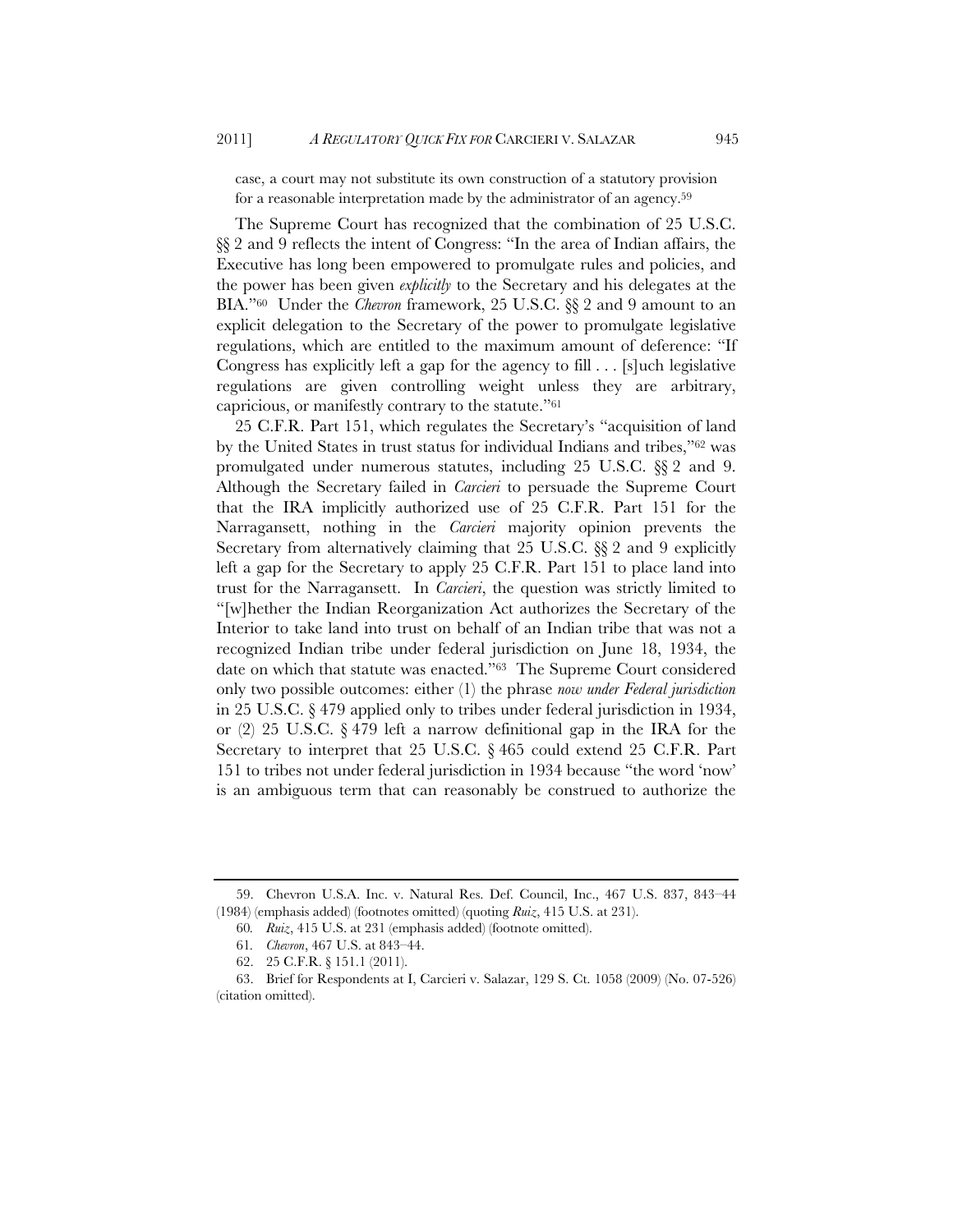Secretary to take land into trust for members of tribes that are 'under Federal jurisdiction' at the time that the land is accepted into trust."64

This proposed regulatory quick fix for *Carcieri*, on the other hand, allows the Secretary to tap into the deep roots of statutory authority available through 25 U.S.C. §§ 2 and 9, which explicitly delegate comprehensive authority to manage "all Indian affairs and . . . all matters arising out of Indian relations" to the Secretary.65 Under the *Chevron* doctrine, 25 U.S.C. §§ 2 and 9 would transmute 25 C.F.R. Part 151 into legislative regulations carrying controlling weight in federal court. Wherefore, the Secretary would be afforded the greatest amount of *Chevron* deference available to justify land-into-trust transactions under 25 C.F.R. Part 151 for tribes not under federal jurisdiction in 1934.

25 C.F.R. Part 83 also reinforces the Secretary's authority to extend the benefits of land-into-trust acquisitions to tribes not included in the IRA's statutory definition of *Indian*. Promulgated pursuant to 25 U.S.C. §§ 2 and 9 in 1978, 25 C.F.R. Part 83 empowers the Secretary to extend official acknowledgement, and thereby federal jurisdiction, to Indian tribes previously unrecognized by the federal government.66 The power of the Secretary to acknowledge previously unrecognized Indian tribes under 25 C.F.R. Part 83 illustrates how expansive the delegation of power over Indian affairs to the Secretary is under 25 U.S.C. §§ 2 and 9. Whereas Congress formerly recognized tribes primarily through treaties, the Secretary now handles this process administratively, explicitly filling a gap that Congress left for the Secretary to address under 25 U.S.C. §§ 2 and 9. Most important to the *Carcieri* quick fix, under 25 C.F.R. § 83.12(a), the Secretary has promulgated a legislative regulation that enables him to

<sup>64.</sup> *Carcieri*, 129 S. Ct. at 1061. Although the Secretary's brief on the merits did attempt to make arguments in favor of an unambiguous intent of Congress to define *now* just as the Secretary had defined it, the Supreme Court majority did not directly reference these arguments in its opinion, as the force of its own reasoning supported its finding of an unambiguous intent of Congress to the contrary.

<sup>65. 25</sup> U.S.C. § 2 (2006); *see also id.* § 9 ("The President may prescribe such regulations as he may think fit for carrying into effect the provisions of any act relating to Indian  $affairs \ldots$ ").

<sup>66</sup>*. See* Sarah Washburn, Comment, *Distinguishing* Carcieri v. Salazar*: Why the Supreme Court Got It Wrong and How Congress and Courts Should Respond to Preserve Tribal and Federal Interests in the IRA's Trust-Land Provisions*, 85 WASH. L. REV. 603, 629–30 (2010) (summarizing the history and procedures which govern federal administrative acknowledgment of Indian tribes since 1978)) (citing Procedures for Establishing that an American Indian Group Exists as an Indian Tribe, 43 Fed. Reg. 39,361 (Aug. 24, 1978) (codified as amended at 25 C.F.R. pt. 83 (2011)).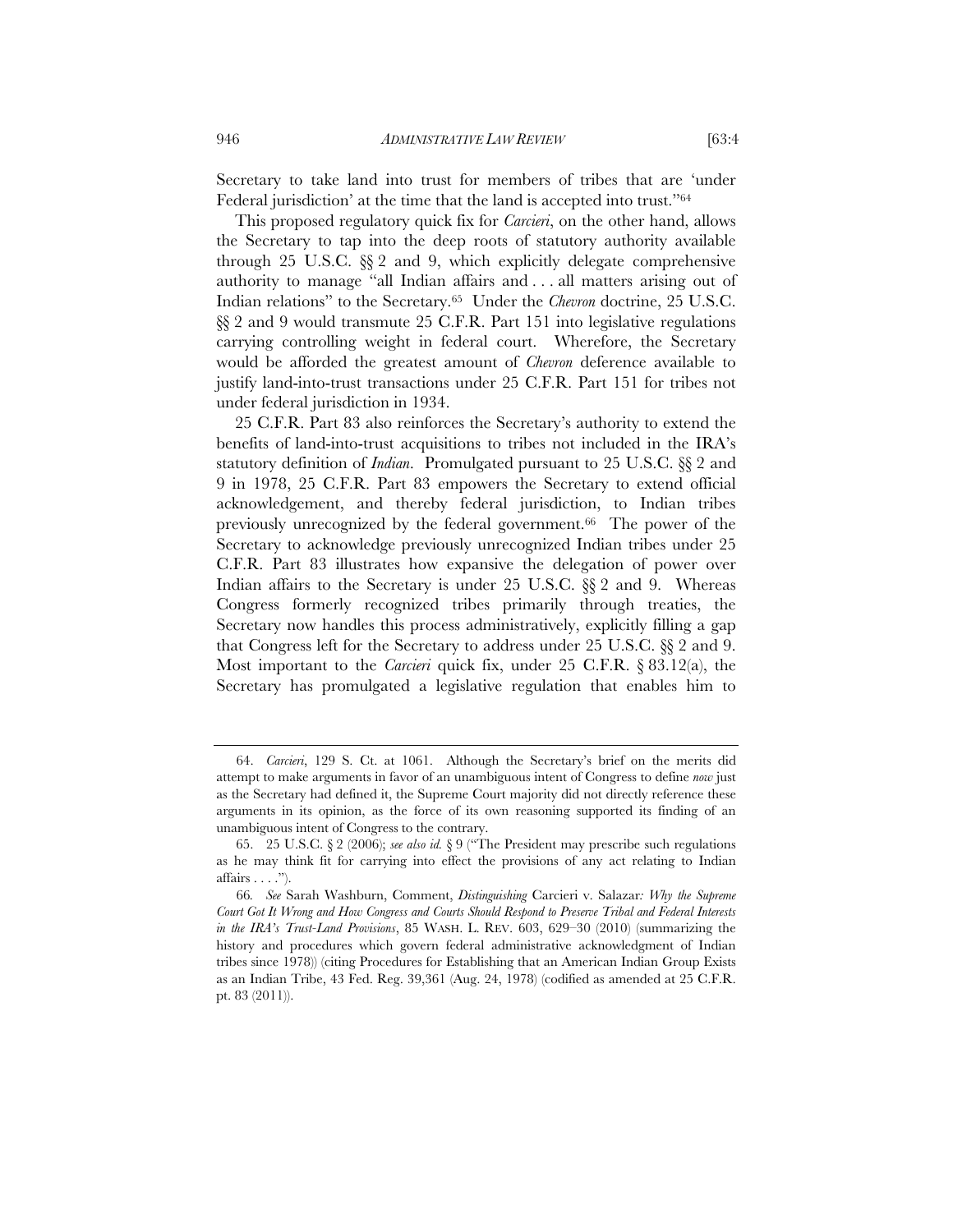extend the benefit of 25 C.F.R. Part 151 to federally acknowledged tribes, including the Narragansett:

Upon final determination that the petitioner exists as an Indian tribe, it shall be considered *eligible for the services and benefits from the Federal government that are available to other federally recognized tribes.* The newly acknowledged tribe shall be considered a historic tribe and *shall be entitled to the privileges and immunities available to other federally recognized historic tribes* by virtue of their government-togovernment relationship with the United States.67

The regulatory quick fix for *Carcieri* thus empowers the Secretary to extend the fee-into-trust program under 25 C.F.R. Part 151 to Indian tribes acknowledged under 25 C.F.R. Part 83. When the explicit delegation of authority to promulgate legislative regulations in the area of Indian affairs under 25 U.S.C. §§ 2 and 9 is properly invoked as the grounds for agency action, the *Chevron* doctrine obliges courts to provide the maximum deference allowable to the Secretary.68 The Secretary may once again defend against lawsuits like the one in *Carcieri v. Salazar* by relying upon alternative pillars of existing statutory authority, which empower the Secretary to place land into trust for tribes that were not under federal jurisdiction when the IRA was enacted in 1934."69

# *B. The Supreme Court's Ruling in* Carcieri *Affects the IRA Alone and Not the Secretary's Authority Under 25 U.S.C. §§ 2 and 9*

The *Chevron* deference generally owed to the Secretary's legislative regulations promulgated under 25 U.S.C. §§ 2 and 9 may only be avoided if such regulations are adjudged to be "arbitrary, capricious, or manifestly contrary" to congressional intent.70 The IRA, as interpreted in *Carcieri*, is the most likely source of any legislative intent to circumscribe the Secretary's authority under 25 U.S.C. §§ 2 and 9 with respect to placement of land into trust under 25 C.F.R. Part 151 for tribes acknowledged under 25 C.F.R. Part 83. Two factors militate against the interpretation of 25 U.S.C. § 479 as a limitation on the power of the Secretary to extend landinto-trust acquisitions to acknowledged tribes: the Indian canons of construction and the manifest desire of Congress that the Secretary have exclusive responsibility for the affairs of Indian tribes that have been or

<sup>67. 25</sup> C.F.R. § 83.12(a) (2011) (emphases added).

<sup>68</sup>*. See* Chevron U.S.A. Inc. v. Natural Res. Def. Council, Inc., 467 U.S. 837, 842–43 (1984) (explaining that "the question for the court is whether the agency's answer is based on a permissible construction of the statute").

<sup>69</sup>*. See Carcieri*, 129 S. Ct. at 1068.

<sup>70</sup>*. Chevron*, 467 U.S. at 843–44.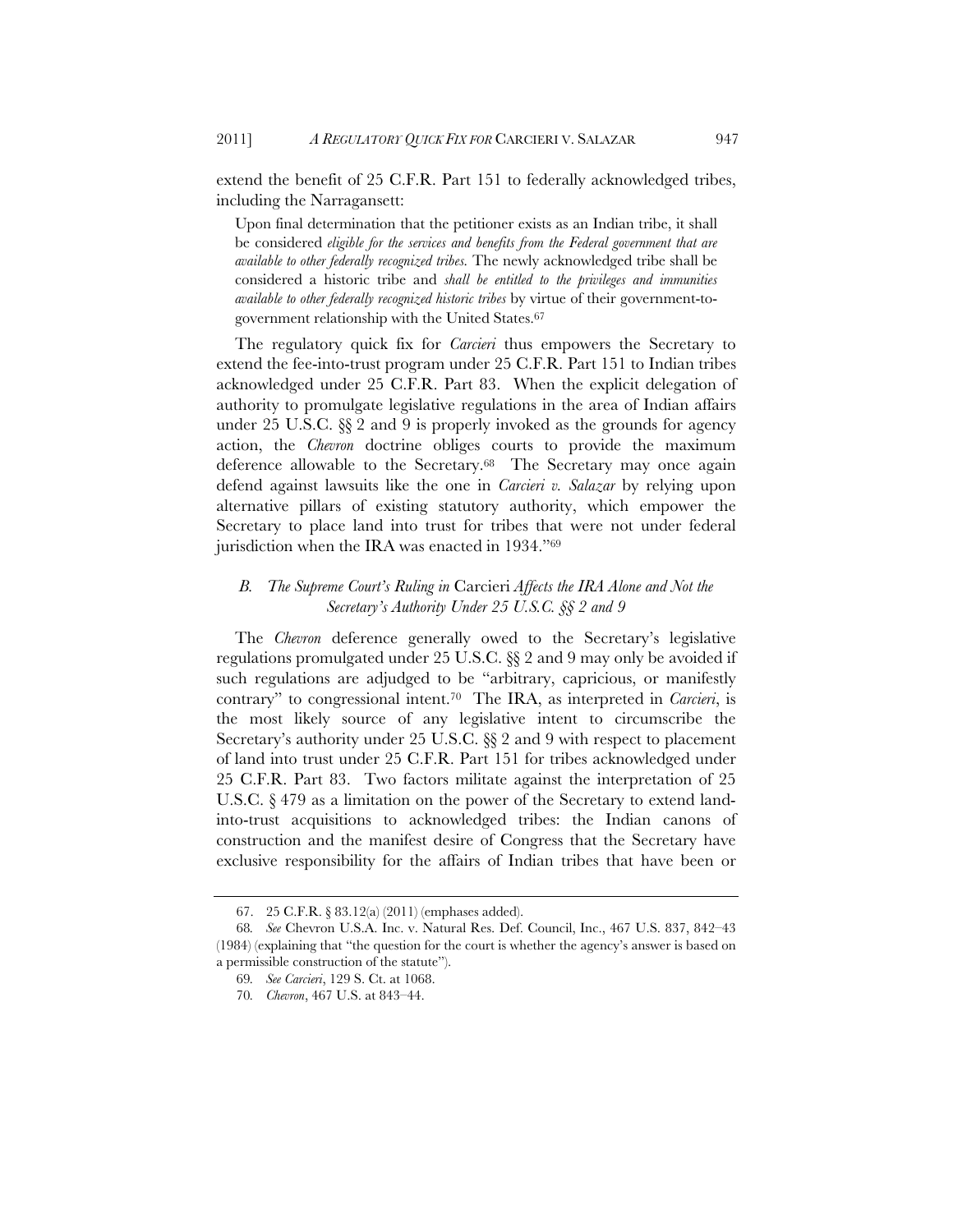hope to be acknowledged under 25 C.F.R. Part 83. Part II concludes with a discussion of why 25 U.S.C. § 479 should not interfere with the proposed *Carcieri* quick fix.

### *1. The Indian Canons of Construction Severely Restrict Any Interpretation of 25 U.S.C. § 479 as a Limit to the Secretary's Power to Promulgate Legislative Regulations Under 25 U.S.C. §§ 2 and 9*

First and foremost, the Indian canons of construction are an enormous obstacle to interpreting 25 U.S.C. § 479 as a restraint against the proposed regulatory fix under 25 C.F.R. Part 83. Because "the standard principles of statutory construction do not have their usual force in cases involving Indian law,"71 the traditional canon of statutory construction (*lex specialis derogat generali*, i.e., the specific law circumscribes the general one) is not available in this instance to support any claim that 25 U.S.C. § 479 circumscribes the powers of the Secretary under 25 U.S.C. §§ 2 and 9. An unambiguous legislative intent that the IRA should prevent the Secretary from placing land into trust for tribes acknowledged under 25 C.F.R. Part 83 "cannot be lightly implied in view of the avowed solicitude of the Federal Government for the welfare of its Indian wards."72 Instead, "When we are faced with these two possible constructions, our choice between them must be dictated by a principle deeply rooted in this Court's Indian jurisprudence: '[S]tatutes are to be construed liberally in favor of the Indians, with ambiguous provisions interpreted to their benefit.'"73

While 25 U.S.C. § 479 was undoubtedly construed in *Carcieri* to exclude many tribes from the benefits of the IRA, the IRA should never be construed to terminate or reduce the benefits and services available to these excluded Indian tribes *under other statutory provisions* that authorize the Secretary to regulate Indian affairs. The overriding purpose of the IRA was "to strengthen tribal government while continuing the active role of the BIA, with the understanding that the Bureau would be more responsive to the interests of the people it was created to serve."74 Although Congress also has the authority to enact statutes that extend benefits to one class of

<sup>71.</sup> Montana v. Blackfeet Tribe of Indians, 471 U.S. 759, 766 (1985).

<sup>72.</sup> United States *ex. rel.* Hualpai Indians of Ariz. v. Santa Fe Pac. R.R. Co., 314 U.S. 339, 354 (1941).

<sup>73.</sup> Cnty. of Yakima v. Confederated Tribes & Bands of the Yakima Indian Nation, 502 U.S. 251, 269 (1992) (alteration in original) (quoting *Blackfeet*, 471 U.S. at 764).

<sup>74.</sup> Morton v. Mancari, 417 U.S. 535, 543 (1974).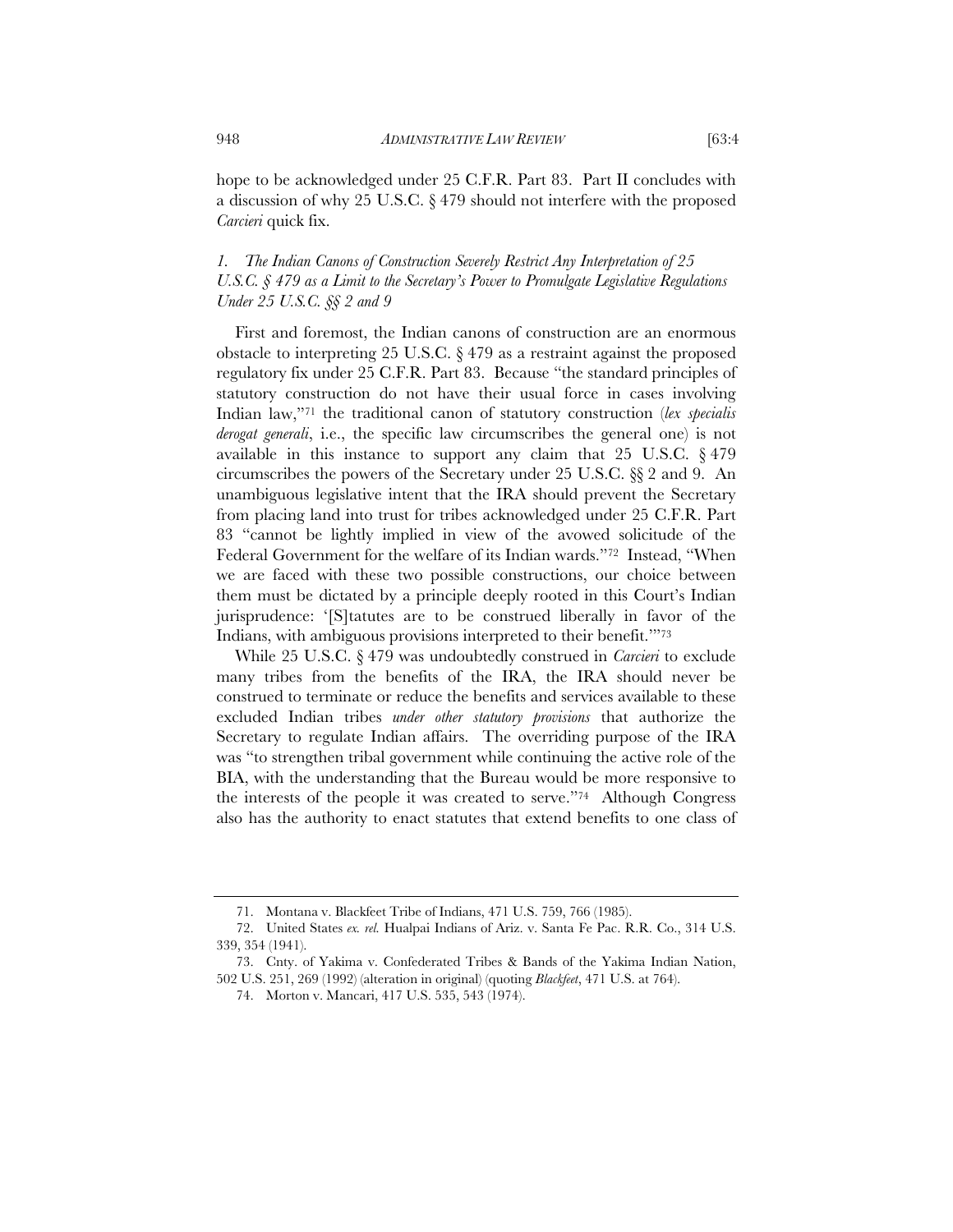Indians or tribes to the exclusion of another class,<sup>75</sup> nothing in the IRA prevents the Secretary from extending the benefits of land-into-trust regulations under other statutes. On the contrary, numerous statutes authorize extension of 25 C.F.R. Part 151 to individual tribes whose members were not included within the definition of *Indian* in the IRA.76 The power of the Secretary to perform the same land-into-trust transfers for tribes acknowledged under 25 C.F.R. Part 83 and 25 U.S.C. §§ 2 and 9 is similarly situated in relation to the IRA.

Even though the IRA was enacted after 25 U.S.C. §§ 2 and 9, federal courts may not invoke the "last-in-time" canon of construction to impute that the IRA is a restraint on the Secretary's authority under 25 U.S.C. §§ 2 and 9; after all, the Indian canons of construction require "doubtful expressions . . . to be resolved in favor" of Indian tribes.77 Absent an unambiguous repeal in the IRA of the Secretary's power under 25 U.S.C. §§ 2 and 9 to extend services and benefits to tribes acknowledged under 25 C.F.R. Part 83, the Indian canons of construction militate against any interpretation of the IRA that would preclude the Secretary from exercising the statutory authority under 25 U.S.C. §§ 2 and 9. Under the circumstances, it would even seem to defy the spirit and the letter of the IRA to stretch the meaning of 25 U.S.C.  $\S 479$  if courts were to infer an unambiguous prohibition against granting the benefits and privileges of 25 C.F.R. Part 151 to tribes acknowledged under 25 C.F.R. Part 83.

### *2. Congressional Policy Prefers that the Secretary Have Exclusive Authority to Acknowledge Previously Unrecognized Tribes and Grant Them Federal Benefits*

Finally, since 1978, Congress has demonstrated its growing preference that the Secretary have exclusive responsibility for formulating policies related to acknowledged tribes under 25 C.F.R. Part 83. In stating his opposition to H.R. 1294, the Thomasina E. Jordan Indian Tribes of Virginia Federal Recognition Act of 2007, Representative Hastings of Washington exemplified the growing desire of Congresspersons not to be involved in the affairs of tribes eligible to petition for acknowledgment under 25 C.F.R. Part 83:

<sup>75</sup>*. See* Delaware Tribal Bus. Comm. v. Weeks, 430 U.S. 73, 85 (1977) (denying equal protection among Indian tribes or individuals when "special treatment can be tied rationally to the fulfillment of Congress' unique obligation toward the Indians") (quoting *Mancari*, 417 U.S. at 555).

<sup>76</sup>*. See, e.g.*, 25 U.S.C. §§ 501, 502, 573, 574, 576, 608, 608a, 610, 610a, 622, 624, 640d-10, 1466, and 1495 (2006) (authorizing land acquisitions for individual tribes).

<sup>77.</sup> Choate v. Trapp, 224 U.S. 665, 675 (1912).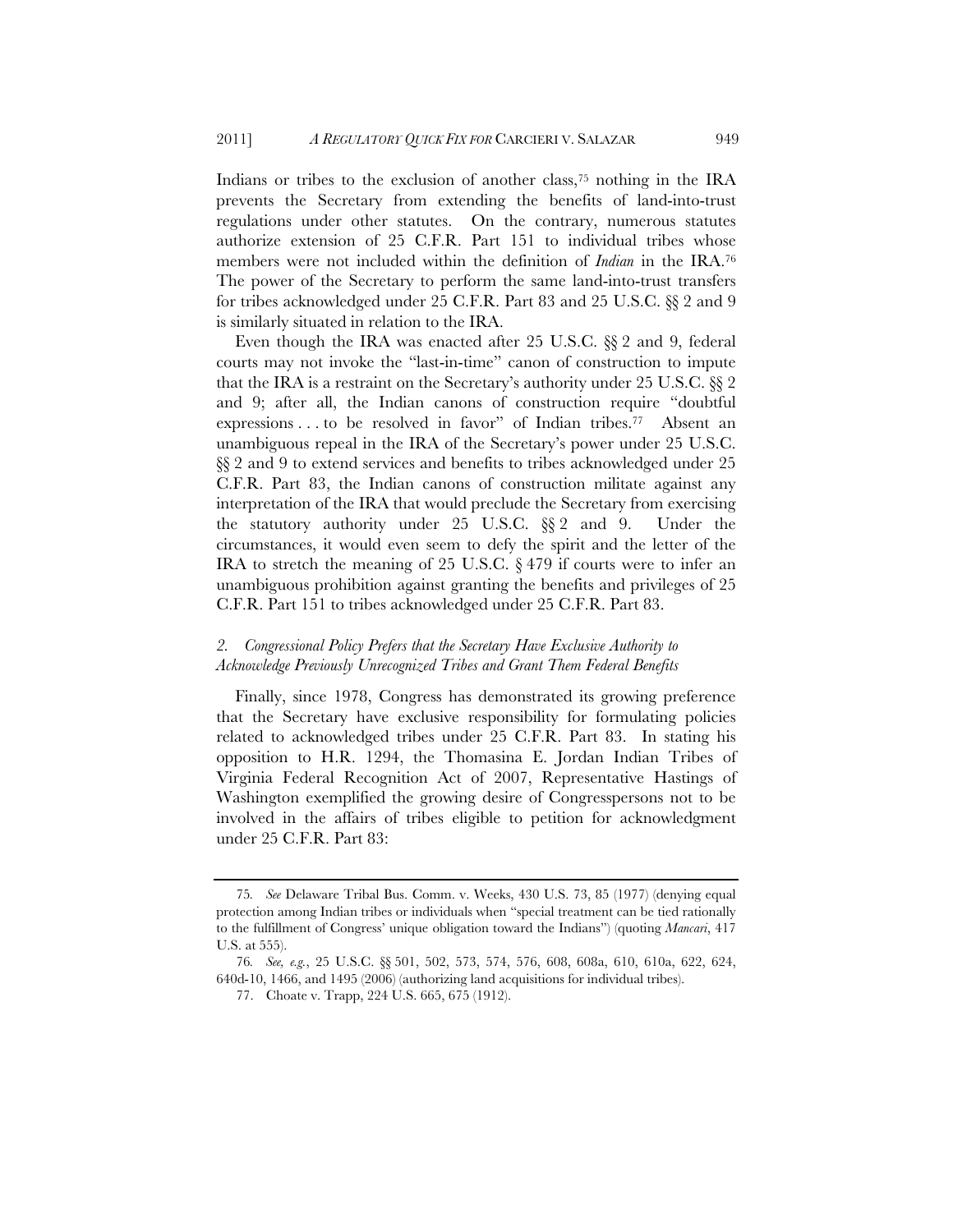This . . . consideration of a bill to Federally recognize six new Indian tribes in the State of Virginia . . . marks the first time in over 20 years that the House of Representatives has considered legislation to extend Federal recognition to a tribe.

While I will acknowledge Congress can grant Federal recognition to individual tribes, the Department of Interior's Bureau of Indian Affairs has the administrative process by which a group may establish itself as an Indian tribe and become eligible for services and benefits extended to other tribes under Federal law.78

Representative Hastings is not alone in his desire to avoid congressional responsibility for establishing direct government-to-government relationships with individual Indian tribes. In fact, congressional participation in tribal recognition has been in dramatic decline since 1871 when Congress ended the federal policy of treaty making with Indian tribes.79 The advent of the Secretary's tribal acknowledgment regulations in 1978 has further alienated Congress from its traditional role of enacting federal recognition of individual tribes and defining the scope of benefits afforded to such newly recognized tribes. Nowadays, there is a growing preference in Congress that only the Department of the Interior handle the affairs of acknowledged tribes. 25 U.S.C. §§ 2 and 9 continue to be statutory authority on which Congress relies in the twenty-first century to delegate power explicitly to the Secretary over the affairs of tribes acknowledged under 25 C.F.R. Part 83.80

For the foregoing reasons, the Court's interpretation of 25 U.S.C § 479 in *Carcieri* cannot stop the Secretary from asserting that all lands taken into trust on behalf of acknowledged tribes were validly acquired under 25 U.S.C.  $\S$  2 and 9. Congress has manifested in numerous ways its

<sup>78. 153</sup> CONG. REC. 11,496 (2007) (statement of Rep. Doc Hastings).

<sup>79.</sup> Indian Appropriation Act of Mar. 3, 1871, ch. 120, 16 Stat. 544, 566 (codified at 25 U.S.C. § 71 (2006)).

<sup>80.</sup> The general desire of Congress to reduce its legislative activities in Indian affairs and to increase the regulatory duties of the Department of the Interior and the Board of Indian Affairs (BIA) is exemplified in *Morton v. Ruiz*, 415 U.S. 199 (1974). In *Ruiz*, the Supreme Court discerned a legislative intent behind the Snyder Act of 1921 from post-1948 Congressional appropriations subcommittee hearings, which demonstrated that the testimony of BIA agents in the 1950s and 1960s had misled members of Congress to believe that BIA policies concerning off-reservation Indians were implemented as (inaccurately) portrayed to the subcommittee. *Id.* at 212–30. Although Congress still finds occasion to enact legislation particular to Indian affairs, *e.g*., the Tribal Law and Order Act of 2010, H.R. 725, 111th Cong. (2010), with respect to recognition of indigenous peoples in the United States, 25 C.F.R. Part 83 is quickly becoming viewed in Congress as an essential area of expertise belonging properly to the Secretary alone.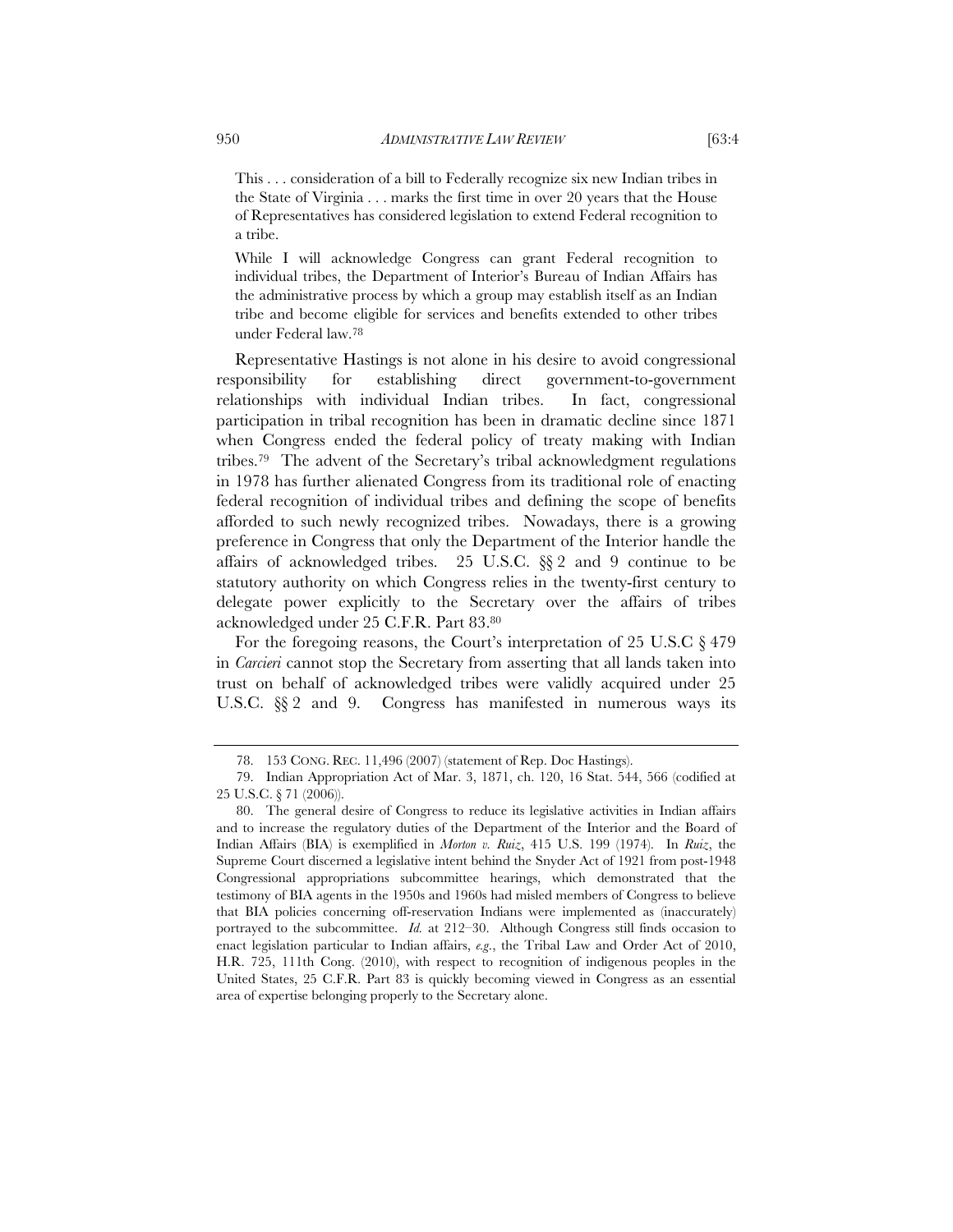continuing approval of 25 C.F.R. Part 83, within which  $\S 83.12(a)$ specifically empowers the Secretary to acquire land in trust under 25 C.F.R. Part 151 for acknowledged tribes. Even if any doubt exists concerning the intent of Congress with respect to the effect of the IRA on 25 U.S.C. §§ 2 and 9, as well as 25 C.F.R. Parts 83 and 151, the Indian canons of statutory construction require that such uncertainties be resolved in favor of the Indian tribe.

# III. PANDORA'S BOX OF OTHER ADMINISTRATIVE LAW ISSUES: ADDRESSING CONCERNS ARISING FROM *CHENERY II*, THE NONDELEGATION DOCTRINE, AND THE INTERSECTION OF THE INDIAN CANONS OF CONSTRUCTION WITH THE *CHEVRON* DOCTRINE

Before the Secretary can adopt the proposed *Carcieri* quick fix, it is necessary to anticipate three collateral legal issues that would arise from its implementation. Although none of these three issues should overturn the proposed regulatory quick fix for *Carcieri*, the gravity of these issues warrants advanced deliberation. First, when an administrative agency asserts an alternative justification to perform an action identical to one a federal court has previously invalidated, the next reviewing court can and should scrutinize the new legal justifications closely. Second, considering that 25 C.F.R. Part 151 and the IRA land-into-trust provision under 25 U.S.C. § 465 have been subject to nondelegation challenges in the past, the federal Judiciary could find occasion to express uneasiness with the broad statutory language of 25 U.S.C. §§ 2 and 9. Finally, the relationship between the *Chevron* doctrine and the Indian canons of construction remains somewhat obscure after the decision in *Carcieri*. Existing jurisprudence on the subject is somewhat misleading, and consequently this Recent Development concludes by clarifying how the Indian canons of construction intersect with the *Chevron* doctrine in the context of federal cases and controversies. The most significant general contribution of this Recent Development comes from the reconceptualization of *Chevron*'s twostep inquiry as a quasi-prudential doctrine: Step one preserves traditional judicial practices of statutory construction, whereas step two functions like a prudential doctrine to the extent that the *Chevron* doctrine obliges a federal court to defer to a reasonable administrative interpretation, and consequently narrows the range of justiciable challenges to a federal agency's statutory authority.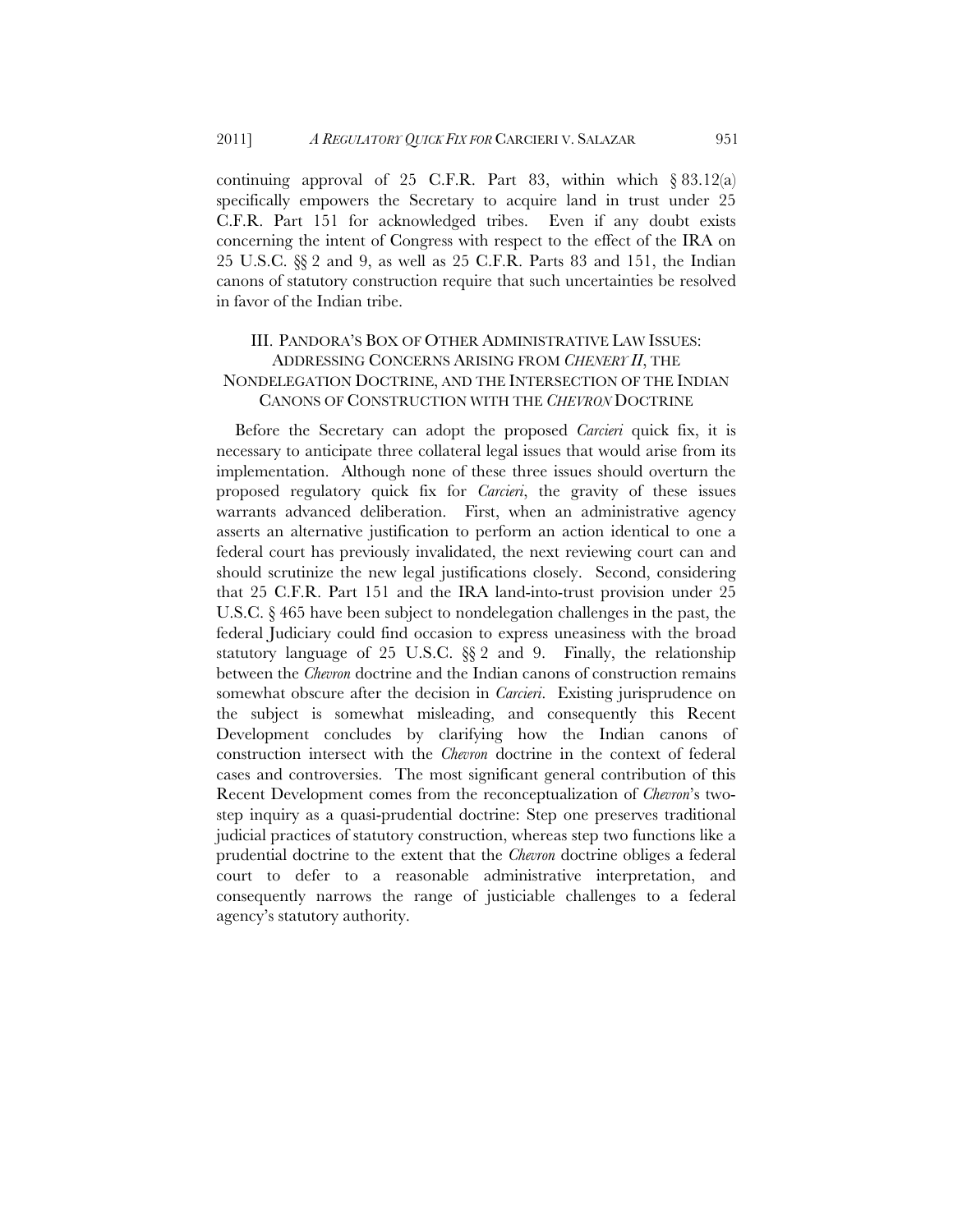#### 952 *ADMINISTRATIVE LAW REVIEW* [63:4

Though it may seem disingenuous for an agency to adopt an alternative basis to justify an act previously deemed ultra vires, it is well settled in federal administrative law that a federal agency can take a "second bite at the apple." The infamous saga of the *SEC v. Chenery Corp.* litigation epitomizes the power of federal agencies to sidestep an existing precedent to achieve a desired regulatory result. Whereas the Supreme Court could not accept the Securities and Exchange Commission's (SEC's) administrative decision in *SEC v. Chenery Corp.* (*Chenery I*<sup>81</sup> due to a procedural deficiency, in *Chenery II* the Court had no choice but to accept the SEC's second ruling, even though the result on remand was identical to the original ruling, because the SEC's subsequent explanation for its decision on remand "rests squarely in that area where administrative judgments are entitled to the greatest amount of weight by appellate courts."82

In *Chenery I*, the Supreme Court rejected a ruling of the SEC that rested "solely on the basis of its adherence to principles of equity derived from judicial decisions . . . [that] do not establish principles of law and equity which in themselves are sufficient to sustain its order."<sup>83</sup> Because "an administrative order cannot be upheld unless the grounds upon which the agency acted in exercising its powers were those upon which its action can be sustained,"84 the Court remanded the case. On remand, the SEC ordered an identical result, but supplied a different rule for its decision and concluded that "the proposed transaction is inconsistent with the standards of §§ 7 and 11 of the Act."85 When the case was again appealed, the Supereme Court in *Chenery II* had no problem affirming the result the second time around, for the SEC had properly decided the case based on its valid authority: "[The SEC] has drawn heavily upon its accumulated experience in dealing with utility reorganizations. And it has expressed its reasons with a clarity and thoroughness that admit of no doubt as to the underlying basis of its order."86

Similarly, the Secretary could re-examine the basis for the acquisition of land into trust for the Narragansett and overcome the negative ruling in *Carcieri* by invoking a different statutory authorization than the IRA. Certainly Rhode Island and Charlestown would be forgoing a legitimate

<sup>81. 318</sup> U.S. 80 (1943).

<sup>82</sup>*. Chenery II*, 332 U.S. 194, 209 (1947).

<sup>83</sup>*. Chenery I*, 318 U.S. at 88–89.

<sup>84</sup>*. Id.* at 95.

<sup>85</sup>*. Chenery II*, 332 U.S. at 199.

<sup>86</sup>*. Id.*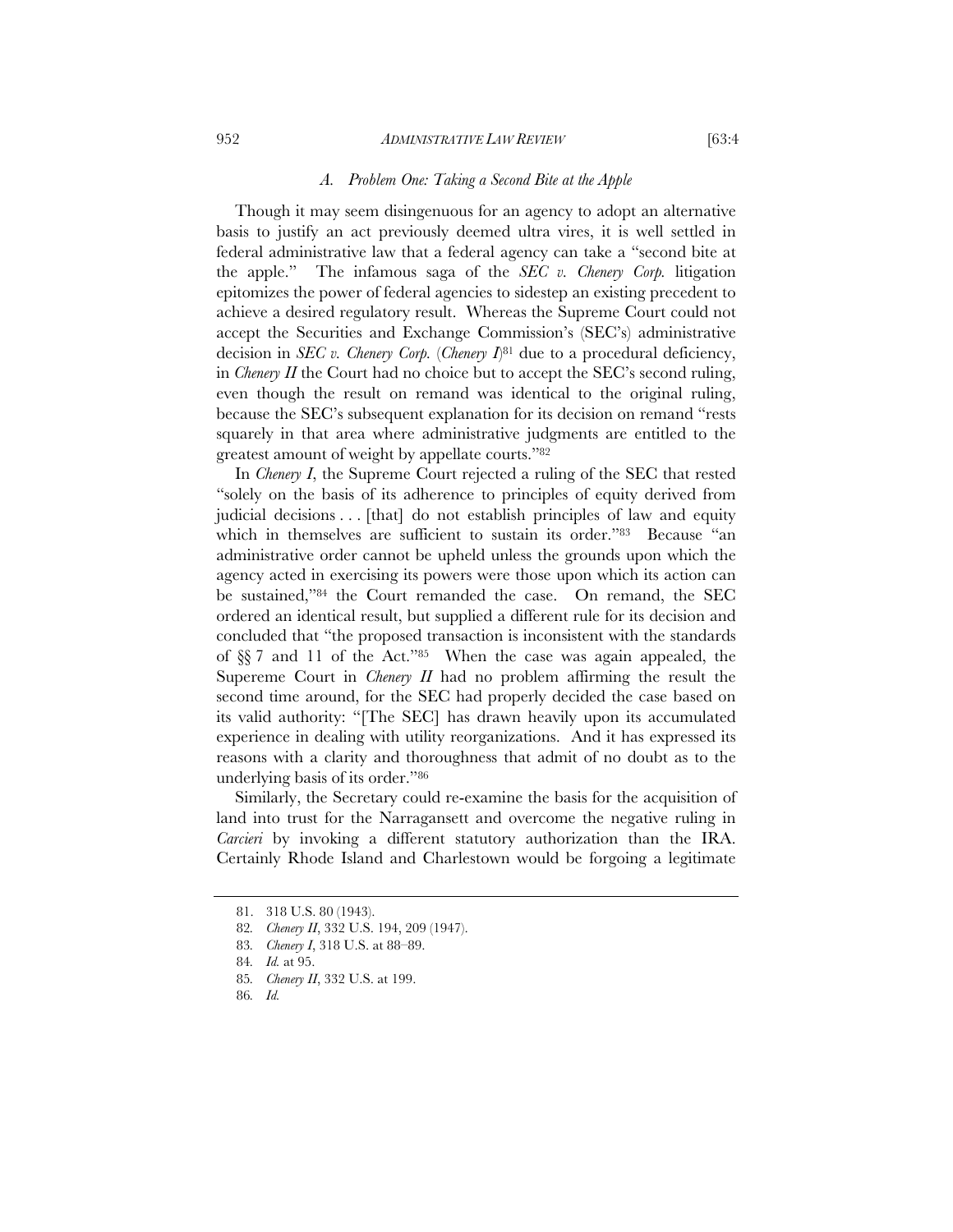cause of action if they did not assert a due process challenge on grounds that a renewed attempt to convert the thirty-one acres of Narragansett fee into trust is "a '*post hoc* rationalization'" that "must be viewed critically";87 even so, because federal courts are obligated to extend the greatest amount of deference permitted under *Chevron* to the Secretary when the explicit delegation of authority to promulgate legislative regulations is invoked under 25 U.S.C. §§ 2 and 9, such a renewed challenge to the Secretary's authority would face a much higher hurdle under *Chevron* than the ones which the petitioners overcame in *Carcieri*.

#### *B. Problem Two: The Nondelegation Challenge to 25 U.S.C. §§ 2 and 9*

Additionally, since *South Dakota v. U.S. Department of Interior*88 nearly ruled that "the total absence of procurement principles and safeguards in [the IRA § 5] violates the nondelegation doctrine,"89 the specter of nondelegation hangs over every case involving 25 C.F.R. Part 151. Just as the Court of Appeals for the Eighth Circuit nearly voided the land-intotrust section of the IRA on grounds that there are "no perceptible boundaries, no intelligible principles, within the four corners of the statutory language that constrain this delegated authority,"<sup>90</sup> a federal court could find it even more disconcerting to examine the expansive language of 25 U.S.C. §§ 2 and 9. Were 25 U.S.C. §§ 2 and 9 applicable to any other subject matter other than Indian tribes, the apparent lack of an intelligible principle would potentially render it unconstitutional under the nondelegation doctrine.91 However, the "unique historical origins of tribal sovereignty make it generally unhelpful to apply to federal enactments regulating Indian tribes those standards . . . that have emerged in other areas of the law."92 Because "Congress has plenary authority to legislate for the Indian tribes in all matters, including their form of government,"93 it

<sup>87.</sup> Citizens to Pres. Overton Park, Inc. v. Volpe, 401 U.S. 402, 420 (1971).

<sup>88. 69</sup> F.3d 878 (8th Cir. 1995), *vacated*, 519 U.S. 919 (1996).

<sup>89</sup>*. Id.* at 884.

<sup>90</sup>*. Id.* at 882. *But cf.* United States v. Roberts, 185 F.3d 1125, 1136 (10th Cir. 1999) (rejecting the reasoning of the Eighth Circuit in a subsequent challenge to 25 U.S.C.  $\S$  465).

<sup>91</sup>*. See, e.g.*, Panama Ref. Co. v. Ryan, 293 U.S. 388, 430 (1935) (declaring a statute unconstitutional because "Congress has declared no policy, has established no standard, has laid down no rule").

<sup>92.</sup> White Mountain Apache Tribe v. Bracker, 448 U.S. 136, 143 (1980).

<sup>93.</sup> United States v. Wheeler, 435 U.S. 313, 319 (1978) (citing Winton v. Amos, 255 U.S. 373, 391–92 (1921)).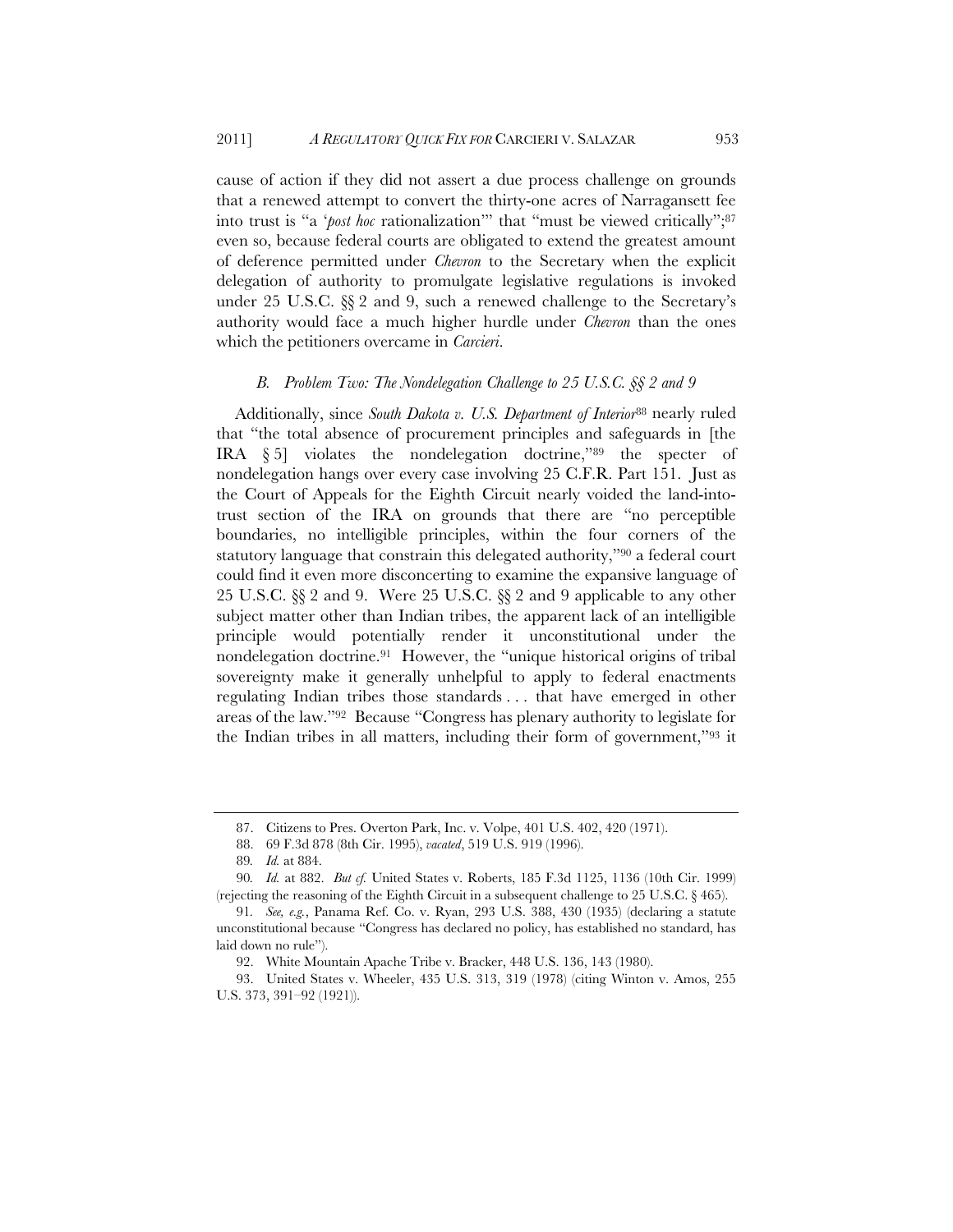follows that Congress "may waive or withdraw these duties of guardianship or entrust them to such agency—state or federal—as it chooses."94

No matter how broadly Congress phrases a delegation of its plenary authority over Indian tribes to the Secretary, the "intelligible principle" intrinsic to all federal Indian laws emanates from the fiduciary duty of the federal government to Indian tribes. 25 U.S.C. §§ 2 and 9 have survived since the 1830s on account of "Congress' unique obligation toward the Indians,"<sup>95</sup> which imposes an "overriding duty,,, to deal fairly with Indians."96 According to the Court in *Morton*, not only has "the formulation of policy and the making of rules to fill any gap left . . . been given explicitly to the Secretary,"97 but the Secretary's ability to exercise this authority is also restricted by "the distinctive obligation of trust incumbent upon the Government in its dealings with these dependent and sometimes exploited people."<sup>98</sup> When the fiduciary duty of the United States to Indian tribes underlies the purpose of a statute, violations of the nondelegation doctrine become much more difficult to prove.

### *C. Problem Three: Shedding Light on the Intersection of the Indian Canons of Construction and the* Chevron *Doctrine*

This Recent Development concludes with an important correction to existing opinions concerning the relationship of the Indian canons of construction and the *Chevron* doctrine: there is a popular misconception stating, "The tension between *Chevron* and the Indian law canons is strong in cases involving agency interpretations of statutes affecting Indians because both principles come into play upon finding ambiguity in such statutes . . . . The circuit courts are split over which canon prevails, and the Supreme Court has avoided the issue."99 Quite to the contrary, there is no

<sup>94.</sup> United States v. Hellard, 322 U.S. 363, 367 (1944).

<sup>95.</sup> Cnty. of Oneida v. Oneida Indian Nation of N.Y., 470 U.S. 226, 253 (1985) (quoting Morton v. Mancari, 417 U.S. 535, 555 (1974)).

<sup>96.</sup> Morton v. Ruiz, 415 U.S. 199, 236 (1974).

<sup>97</sup>*. Id*. at 231; *see also* Chevron U.S.A. Inc. v. Natural Res. Def. Council, Inc., 467 U.S. 837, 843 (1984) (quoting *Ruiz*, 415 U.S. at 231).

<sup>98</sup>*. Ruiz*, 415 U.S. at 236 (quoting Seminole Nation v. United States, 316 U.S. 286, 296 (1942)); *see also* Alex Tallchief Skibine, *Indian Gaming and Cooperative Federalism*, 42 ARIZ. ST. L.J. 254, 271 (2010) (arguing "when *Chevron* is applicable, the Indian canon of statutory construction and the trust doctrine should still play a role in the agency's interpretation").

<sup>99.</sup> Scott C. Hall, *The Indian Law Canons of Construction v. The* Chevron *Doctrine: Congressional Intent and the Unambiguous Answer to the Ambiguous Problem*, 37 CONN. L. REV. 495, 543–52 (2004) (relying on opinions from the D.C. Circuit and the Ninth Circuit to demonstrate a circuit split).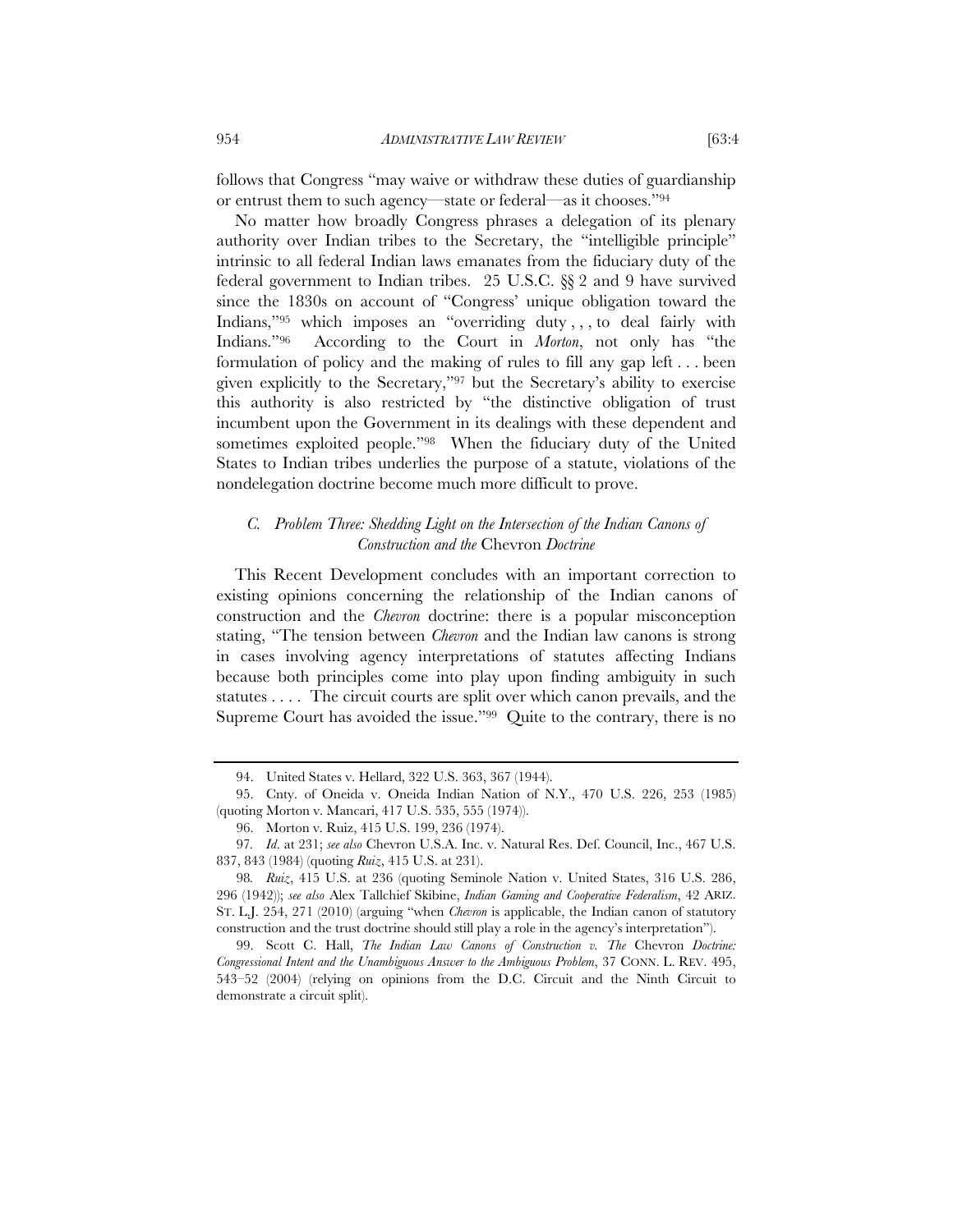conflict between *Chevron* and the Indian canons of construction. *Chevron* is not a canon of statutory construction; rather, the *Chevron* doctrine functions more like a prudential doctrine.100

At step one, *Chevron* confines judicial review of "an agency's construction of the statute which it administers" to an inquiry regarding whether an administrative interpretation is inconsistent with "the unambiguously expressed intent of Congress."101 At step two, *Chevron* precludes any judicial encroachment upon the "sphere of mandatory deference"<sup>102</sup> that shields every "reasonable interpretation made by the administrator of an agency."103 Consequently, the Indian canons of construction are regularly applied at *Chevron* step one, along with all other "traditional tools of statutory construction" which tend to eliminate textual ambiguities.104 "When we are faced with [multiple] possible constructions, our choice between them must be dictated by a principle deeply rooted in this Court's Indian jurisprudence: '[S]tatutes are to be construed liberally in favor of the Indians, with ambiguous provisions interpreted to their benefit."<sup>105</sup> Certainly the Supreme Court has approved of several extrinsic aids or interpretive rules that enable courts to disregard or override the Indian canons of construction at *Chevron* step one.106 Nonetheless, any judicial

<sup>100</sup>*. See generally* Callahan, *supra* note 26 (making an argument for the prudential, not mandatory, nature of *Chevron* and summarizing the view of a mandatory rule).

<sup>101</sup>*. Chevron*, 467 U.S. at 842–43.

 <sup>102.</sup> Michael C. Tolley, *Judicial Review of Agency Interpretation of Statutes: Deference Doctrines in Comparative Perspective*, 31 POL'Y STUD. J. 421, 425 (2003). Even before the *Chevron* doctrine was articulated, "The prevailing rule in American administrative law . . . was that the agency charged with administering the statute that is the subject of litigation is entitled to deference by courts so long as the interpretation had a reasonable basis in law." *Id.* at 424 (citing NLRB v. Hearst Pubs., Inc., 322 U.S. 111, 130–31 (1944)).

<sup>103</sup>*. Chevron*, 467 U.S. at 844.

<sup>104</sup>*. Id.* at 843 n.9.

<sup>105.</sup> Cnty. of Yakima v. Confederated Tribes and Bands of the Yakima Indian Nation, 502 U.S. 251, 269 (1992) (alteration in original) (quoting Montana v. Blackfeet Tribe, 471 U.S. 759, 766 (1985)).

 <sup>106.</sup> Even though the Indian canons of construction may reduce the likelihood that an agency will be entitled to *Chevron* deference for its own construction of a statute, federal agencies may resort to numerous other tools of statutory construction at *Chevron* step one to assert that Congress unambiguously intended to authorize an agency to act to the detriment of Indian tribes. Most notoriously, "the Supreme Court has used a diluted form of such a rule in applying the Indian law canons—permitting congressional intent to be found from often vague 'surrounding circumstances.'" Hall, *supra* note 99, at 557; *see also* DeCoteau v. District Court, 420 U.S. 425, 446 (1975) (finding a clear congressional intent in the "surrounding circumstances" of an 1891 act to terminate the Lake Traverse Indian Reservation, even though the statutory language was "virtually indistinguishable from that used in" a statute which the Supreme Court interpreted *not* to have terminated the Klamath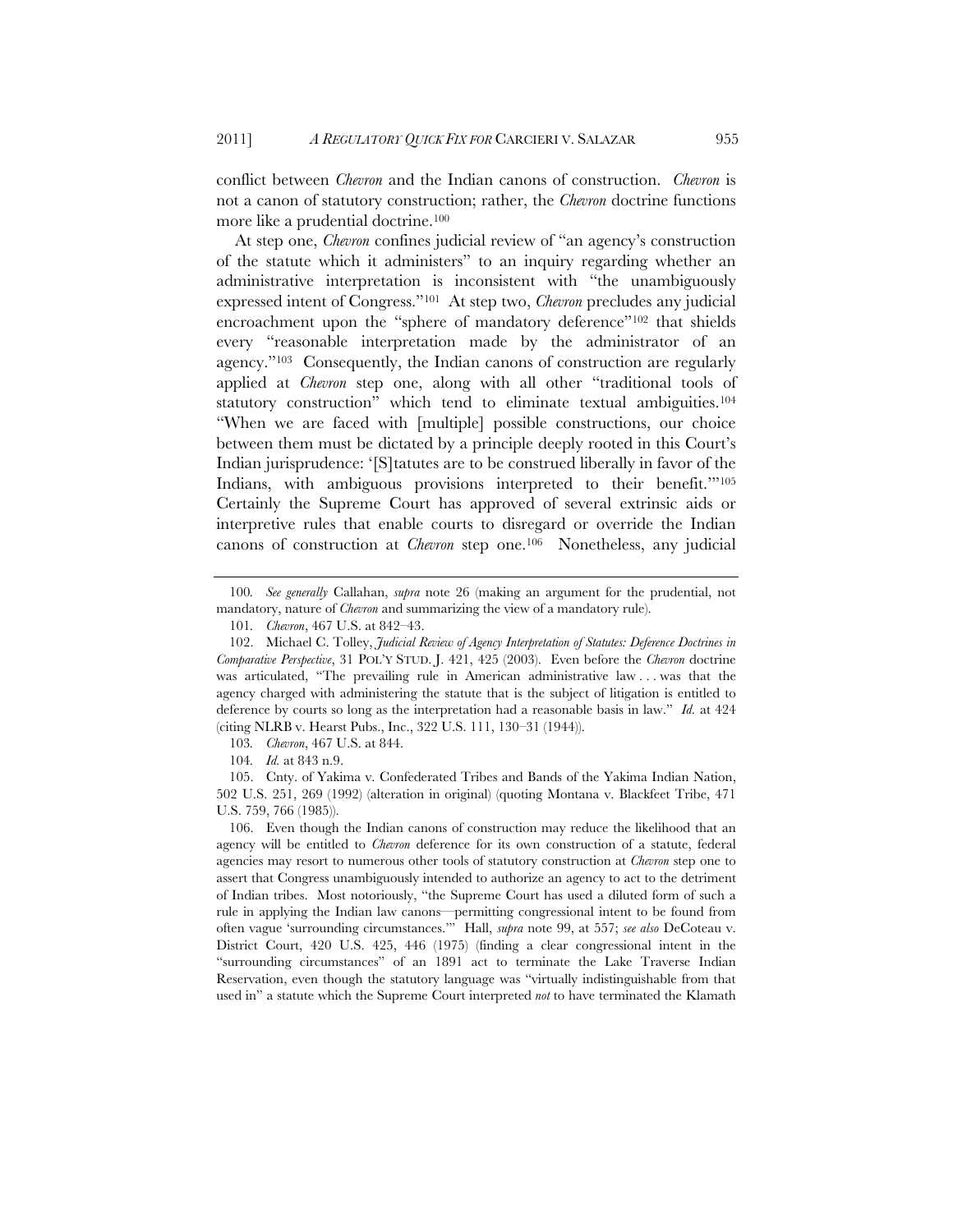devices that may disarm the Indian canons of construction also apply at *Chevron* step one. Their existence does not change the fact that the court will proceed to *Chevron* step two only if any statutory ambiguities remain unresolved after the court exhausts its traditional tools of interpretation in search of an unambiguous legislative intent with respect to the precise issue at controversy.107

In analyzing the role of the Indian canons of construction within *Chevron*'s framework, it is helpful to remember that "realiz<sup>[ing]</sup> that the concepts and tools of statutory interpretation are heuristic in nature . . . keep[s] us from the morass created by confusing statutory interpretation concepts and tools with substantive rules having the force and effect of law."108 Accordingly, the mechanical principles of the Indian canons of construction are less important than the underlying policy that the Indian canons of construction reflect: "The canons of construction applicable in Indian law are rooted *in the unique trust relationship between the United States and the Indians*."109 Whenever the relationship between the *Chevron* doctrine and the Indian canons of construction is examined, the appropriate judicial inquiry is whether the "overriding duty of our Federal Government to deal fairly with Indians"110 has any legal effect on the number of "permissible construction[s] of the statute" which would otherwise be considered "a

107. Tolley, *supra* note 102, at 421.

River Indian Reservation in *Mattz v. Arnett* (citing Mattz v. Arnett, 412 U.S. 481, 504 n.22  $(1973)$ 

Federal agencies that have expertise in areas outside of Indian affairs may also claim at Step One that their enabling statute was unambiguously intended to apply equally to Indian tribes and nonnative landowners. In *Federal Power Commission v. Tuscarora Indian Nation*, 362 U.S. 99 (1960), the Supreme Court interpreted that a federal agency's exercise of eminent domain under the Federal Power Act "applies to these lands owned in fee simple by the Tuscarora Indian Nation," *id.* at 118, on grounds that "it is now well settled by many decisions of this Court that a general statute in terms applying to all persons includes Indians and their property interests," *id.* at 116, and also because "[i]t would be very strange if the national government, in the execution of its rightful authority, could exercise the power of eminent domain in the several states, and could not exercise the same power in a Territory occupied by an Indian nation or tribe, the members of which were wards of the United States, and directly subject to its political control," *id.* at 121–22 (quoting Cherokee Nation v. S. Kan. Ry. Co*.*, 135 U.S. 641, 656–57 (1890)).

 <sup>108.</sup> Morell E. Mullins, Sr., *Tools, Not Rules: The Heuristic Nature of Statutory Interpretation*, 30 J. LEGIS. 1, 55 (2003).

<sup>109.</sup> Cnty. of Oneida v. Oneida Indian Nation of N.Y., 470 U.S. 226, 247 (1985) (emphasis added).

<sup>110.</sup> Morton v. Ruiz, 415 U.S. 199, 236 (1974).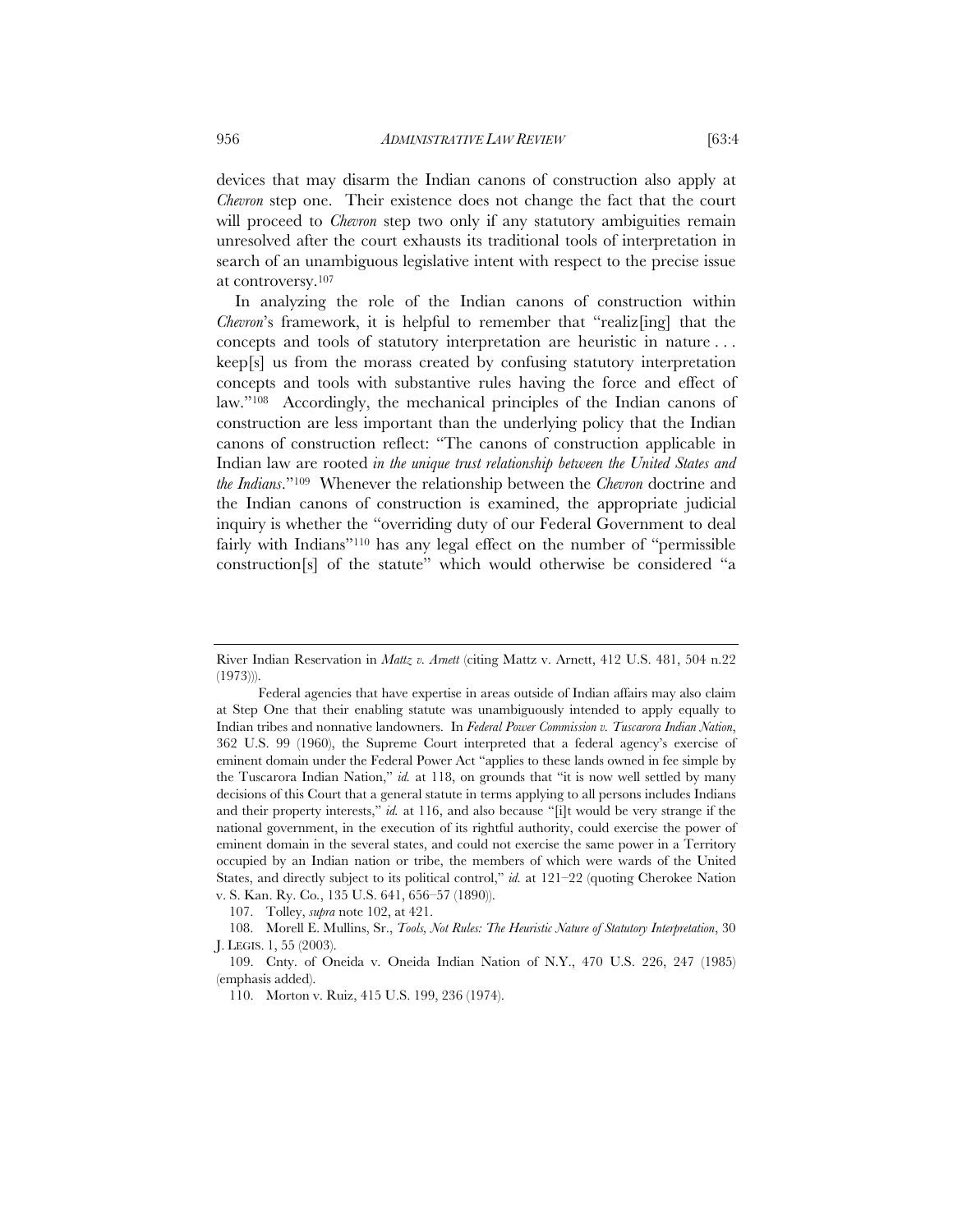reasonable interpretation made by the administrator of an agency."111 Although the Indian canons of construction typically apply at *Chevron* step one alongside the "traditional tools of statutory construction,"112 a federal agency cannot dissociate from the fiduciary obligations of the United States to Indian tribes simply because it has convinced a federal court to proceed to *Chevron* step two.

Hence, there can be no one-size-fits-all hybrid "*Chevron–*Indian canons" heuristic for every future federal controversy involving an Indian tribe, an administrative agency, and the fiduciary duty of the United States to Indian tribes. For example, the regulatory quick fix for *Carcieri* proposed in this Recent Development rests entirely upon the Secretary's power under 25 U.S.C. §§ 2 and 9, which constitute "an express delegation of authority to the agency to elucidate . . . legislative regulations" under *Chevron* step two.113 As was explained in *Morton v. Ruiz*, this statutory authority cannot be exercised in any way "inconsistent with 'the distinctive obligation of trust incumbent upon the Government in its dealings" with Indian tribes.<sup>114</sup> Similarly, if a court deliberates at *Chevron* step two whether it must defer to "a reasonable interpretation made by the administrator of an agency" that has resulted in an agency action detrimental to an Indian tribe,<sup>115</sup> it appears that the court must first answer whether the agency involved is legally obligated to honor the fiduciary duty of the United States to Indian tribes116 before it is able to declare that an agency charged with administering a

 <sup>111.</sup> Chevron U.S.A. Inc. v. Natural Res. Def. Council, Inc., 467 U.S. 837, 843–44 (1984).

<sup>112</sup>*. Id.* at 843 n.9.

<sup>113</sup>*. Id.* at 843–44.

<sup>114</sup>*. Ruiz*, 415 U.S. at 236 (quoting Seminole Nation v. United States, 316 U.S. 286, 296 (1942)).

<sup>115</sup>*. Chevron*, 467 U.S. at 844.

<sup>116</sup>*. See* Skibine, *supra* note 98, at 272 (arguing that courts must first determine whether an agency has the power to enact legislative rules before engaging in *Chevron* analysis (citing Cass Sunstein, Chevron *Step Zero*, 92 VA. L. REV. 187 (2006))). *Cf.* United States v. Mead Corp., 533 U.S. 218 (2001) (establishing an alternative option to step two implicit delegation analysis based on *Skidmore v. Swift & Co.*, 323 U.S. 134 (1944)). *Mead* noted that "'some weight' is due to informal interpretations though not 'the same deference as norms that derive from the exercise of . . . delegated lawmaking powers,'" in light of "*Skidmore*'s holding that an agency's interpretation may merit some deference whatever its form, given the 'specialized experience and broader investigations and information' available to the agency, and given the value of uniformity in its administrative and judicial understandings of what a national law requires". *Id.* at 234–35 (quoting Martin v. Occupational Safety & Health Review Comm'n, 499 U.S. 144, 157 (1991).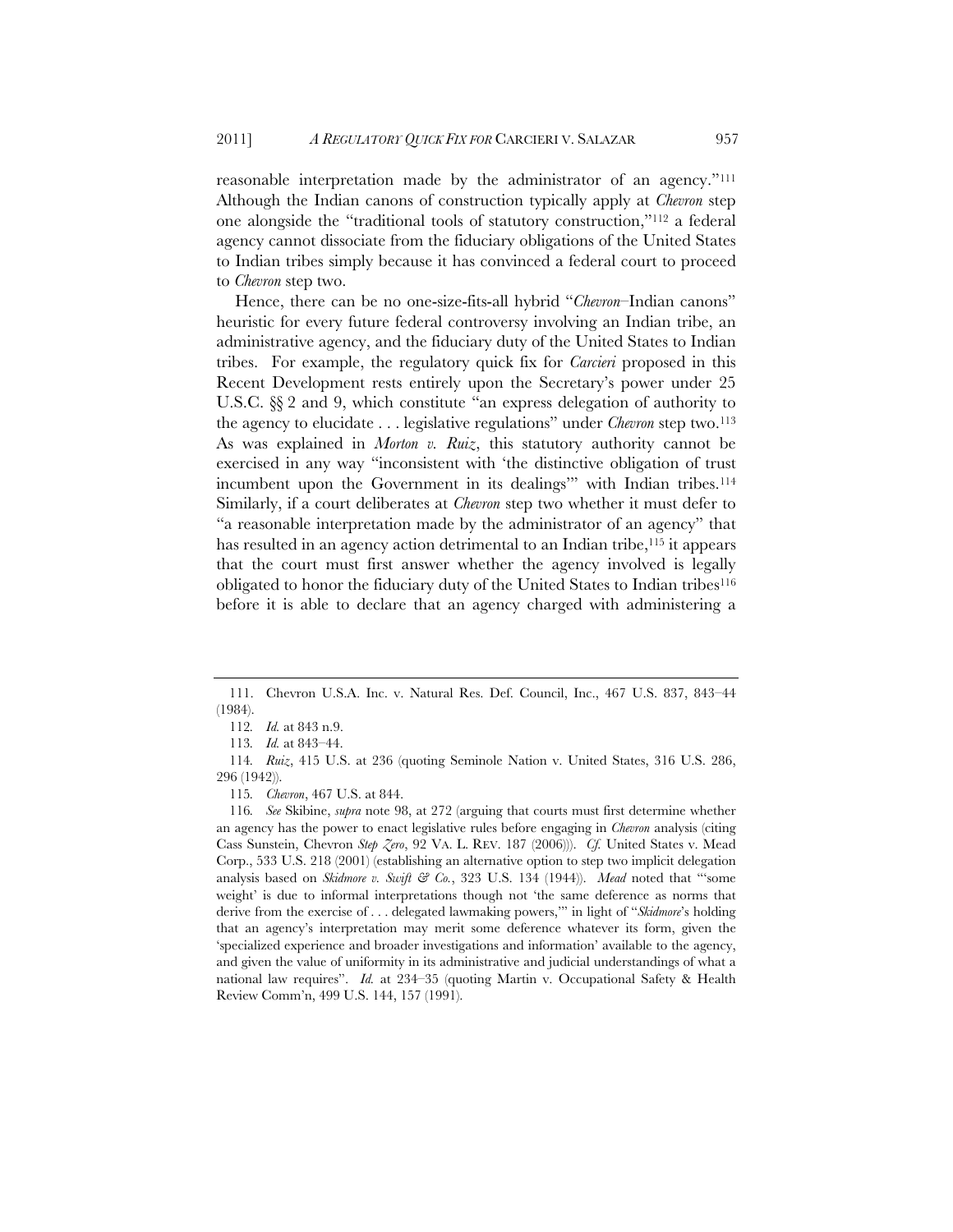statute "enacted pursuant to the trust doctrine" may not "escape [its] role as trustee by donning the mantle of administrator."117

Were Felix Cohen still an Assistant Solicitor for the Interior in twentyfirst century, he would caution against abstract theorizing about the relationship between the Indian canons of construction and the *Chevron*  doctrine "in their absolute purity, freed from all entangling alliances with human life," lest these legal concepts be misused to

press an indefinite number of meanings out of any text or statute, an apparatus for constructing fictions, and a hair-splitting machine that could divide a single hair into 999,999 equal parts and, when operated by the most expert jurists, could split each of these parts again into 999,999 equal parts.118

Although it is especially true in cases requiring statutory interpretation within the *Chevron* framework that American jurists must embrace "a more conscious recognition of the legislative function of the courts,"119 the federal Judiciary's prudential doctrines and doctrines of justiciability promote an opposite "goal of limiting judicial intervention . . . to situations in which a decision is necessary to resolve the underlying dispute and in which intervention does not usurp authority constitutionally delegated to the representative branches."120

[T]he case and controversy limitations found in Article III . . . preserve[] the vitality of the adversarial process by assuring both that the parties before the court have an actual, as opposed to professed, stake in the outcome, and that

 <sup>117.</sup> Skibine, *supra* note 98, at 272–73 & 273 n.113 (quoting Jicarilla Apache Tribe v. Supron Energy Corp., 728 F.2d 1555, 1567 (10th Cir. 1984), *reconsideration en banc*, 782 F.2d 855 (10th Cir. 1986) (adopting the dissenting opinion of Judge Seymour)).

 <sup>118.</sup> Felix S. Cohen, *Transcendental Nonsense and the Functional Approach*, 35 COLUM. L. REV. 809, 809 (1935).

 <sup>119.</sup> OLIVER WENDELL HOLMES, JR., THE COMMON LAW 36 (1881).

 <sup>120.</sup> Jonathan D. Varat, *Variable Justiciability and the* Duke Power *Case*, 58 TEX. L. REV. 273, 274–75 (1980) (footnote omitted). *Cf. Chevron*, 467 U.S. at 865–66 ("Judges are not experts in the field, and are not part of either political branch of the Government. . . . In contrast, an agency to which Congress has delegated policymaking responsibilities may, within the limits of that delegation, properly rely upon the incumbent administration's views of wise policy to inform its judgments. While agencies are not directly accountable to the people, the Chief Executive is, and it is entirely appropriate for this political branch of the Government to make such policy choices . . . . When a challenge to an agency construction of a statutory provision, fairly conceptualized, really centers on the wisdom of the agency's policy, rather than whether it is a reasonable choice within a gap left open by Congress, the challenge must fail. In such a case, federal judges—who have no constituency—have a duty to respect legitimate policy choices made by those who do. The responsibilities for assessing the wisdom of such policy choices and resolving the struggle between competing views of the public interest are not judicial ones . . . .").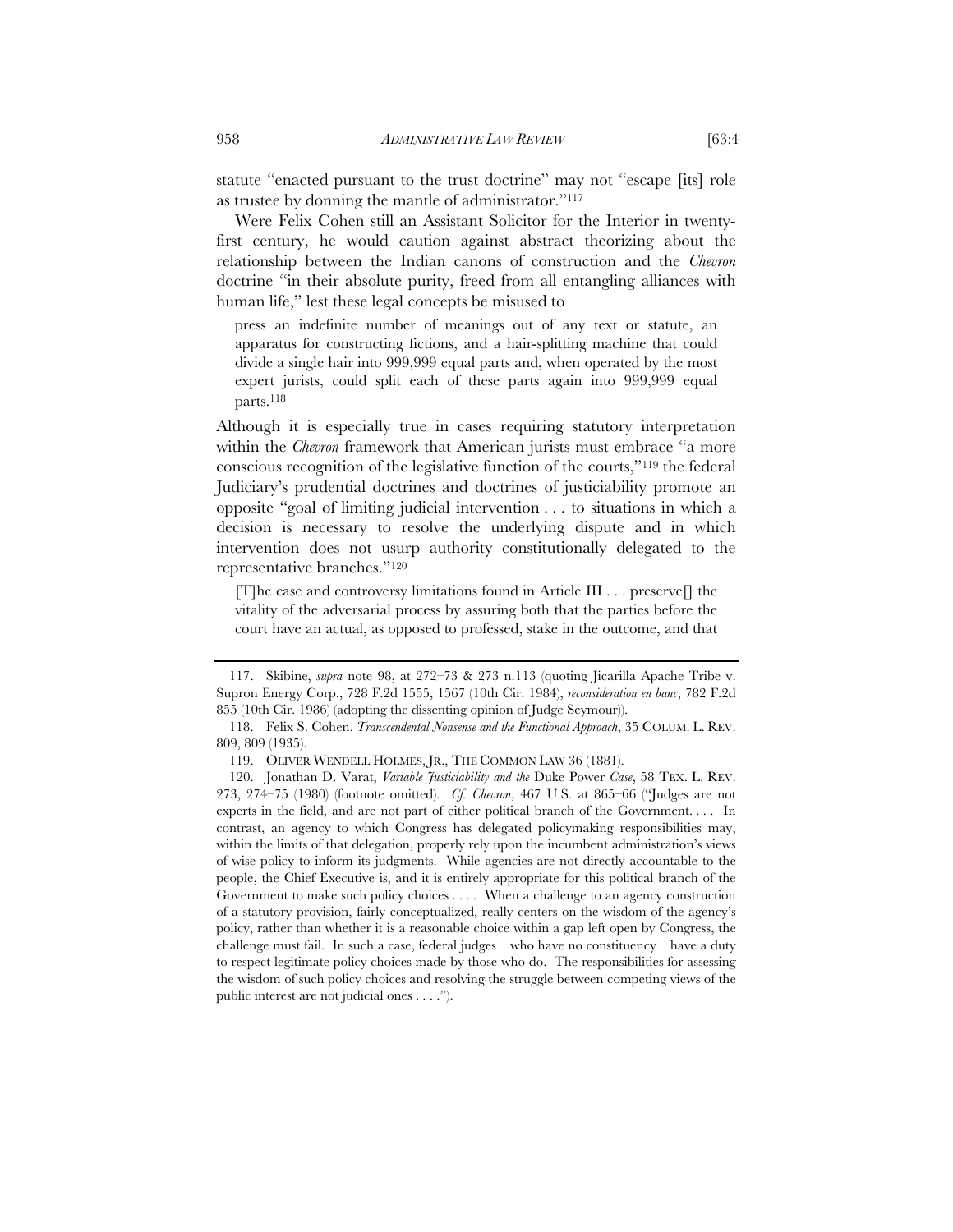"the legal questions presented . . . will be resolved, not in the rarified atmosphere of a debating society, but in a concrete factual context conducive to a realistic appreciation of the consequences of judicial action."121

In identifying the quasi-prudential nature of the *Chevron* doctrine, the relationship between the *Chevron* doctrine and the Indian canons of construction can only be expounded on a case-by-case basis, as necessary to the holding of the court within each respective controversy, either at step one or step two, depending on the varied "statutory circumstances" of the federal agency and challenged administrative actions.122

### **CONCLUSION**

The regulatory quick fix for *Carcieri* proposed in this Recent Development would enable the Secretary to claim existing statutory and regulatory authority to acquire land into trust for tribes acknowledged under 25 C.F.R. Part 83. Under 25 U.S.C §§ 2 and 9, the Secretary has been delegated the power to promulgate rules and policies to fill any gap *explicitly* left by Congress in "all matters arising out of Indian relations."123 Since 1978, 25 C.F.R. Part 83 has enabled the Secretary to acknowledge Indian tribes not previously under federal jurisdiction and to ensure that acknowledged tribes are "eligible for the services and benefits from the Federal government that are available to other federally recognized tribes," such as the benefits which tribes that were under federal jurisdiction when the IRA was enacted in 1934 presently enjoy under 25 C.F.R. Part 151.124

 <sup>121.</sup> Lujan v. Defenders of Wildlife, 504 U.S. 555, 580–81 (1992) (second alteration in original) (quoting Valley Forge Christian Coll. v. Ams. United for Separation of Church and State, Inc., 454 U.S. 464, 472 (1982)).

 <sup>122.</sup> United States v. Mead Corp., 533 U.S. 218, 229 (2001). For a comprehensive summary of the cases involving both the *Chevron* doctrine and the Indian canons of construction prior to 2004, see Hall, *supra* note 99, at 543–49, 550–52. In addition to *Carcieri*, another important decision involving these two principles of statutory interpretation can be found in *Cobell v. Kempthorne*, 455 F.3d 301, 304 (D.C. Cir. 2006) (quoting Cobell v. Norton, 240 F.3d 1081, 1101 (D.C. Cir. 2001), and Montana v. Blackfeet Tribe of Indians, 471 U.S. 759, 766 (1985)) ("Under [*Chevron*], 'ordinarily we defer to an agency's interpretations of ambiguous statutes entrusted to it for administration,' but we declined to defer to Interior's interpretation of the Act. . . . [T]he normally-applicable deference was trumped by the requirement that 'statutes are to be construed liberally in favor of the Indians, with ambiguous provisions interpreted to their benefit . . . .'").

<sup>123.</sup> Morton v. Ruiz, 415 U.S. 199, 231 n.26 (1974) (quoting 25 U.S.C. § 2 (1970)).

<sup>124. 25</sup> C.F.R. § 83.12(a) (2011).